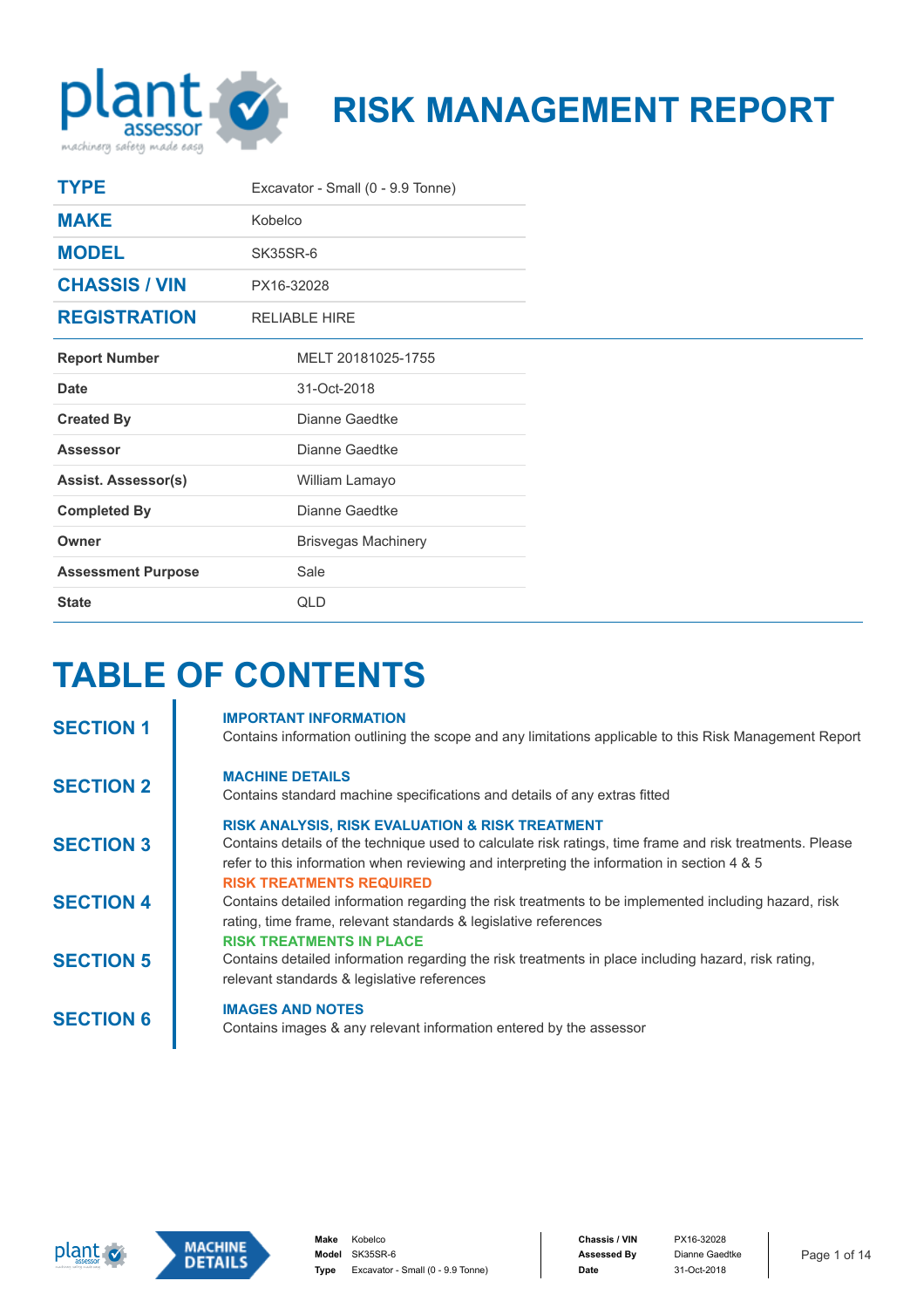#### **SECTION 1** IMPORTANT INFORMATION

This report generated by Plant Assessor™ © Online Safety Systems on Friday, 16 Nov 2018 12:20 PM

 $\mathcal{L}_\mathcal{L}$  , and the set of the set of the set of the set of the set of the set of the set of the set of the set of the set

This Risk Management Report has been prepared for -

(insert recipient name/company name)

This document has been prepared to cover the sale or transfer of this item of plant between the Company identified on the front cover and their named recipient. This report must not be used for any subsequent sale or transfer.

This document is provided to meet duty of care obligations as set out in relevant state and territory health and safety regulations for the supply of plant and the sale and transfer of plant.

The safety hazards associated with the operating and maintaining of this item of plant have been identified as far as practical by visual inspection. This item of plant is being sold in an "as-is" condition with known and unknown safety hazards. No physical testing has been conducted (eg. Wire rope tests, stress tests, structural/non-destructive tests, noise tests, vibration tests, brake tests, insulation tests etc.) unless stated otherwise in the notes.

This document is not intended to provide information on, nor warrant the mechanical, electrical or structural condition of this item of plant. Any information on standard features have been supplied through the manufacturer and should be used as a guide only until otherwise verified.

This item of plant should be further assessed, tested and inspected or dismantled as necessary to gauge any further hazards and /or risks relating to SPECIFIC WORKPLACE USE, which are currently unknown, in accordance with relevant standards, regulations and acts.

Under common law and relevant state and territory health and safety acts, regulations and codes of practice, there is a requirement for the plant owner, employer and operator to exercise a duty of care in the safe operation and maintenance of plant. Accordingly before this item of plant is supplied to, or used at any workplace it must be inspected to ensure it is in a fully operational, safe and serviceable condition and that operators and maintenance personnel are appropriately trained in the use & maintenance of this item of plant.

For further information regarding this report contact Online Safety Systems on 1300 72 88 52 00 72 88 52

#### **SECTION 2** MACHINE DETAILS

| <b>SC</b> |  |                           | 1. Manufacturers specified noise level dBA         |      |
|-----------|--|---------------------------|----------------------------------------------------|------|
|           |  |                           | 2. Ambient noise level dBA                         |      |
| ৰ         |  |                           | 3. Noise level - Operator position (high idle) dBA |      |
|           |  | - NOISE TEST RESULTS      | 4. Noise level - Operator position (low idle) dBA  |      |
| ш         |  |                           | 5. Noise level LHS dBA @ m (high idle)             |      |
| ⊆         |  |                           | 6. Noise level Front dBA @ m (high idle)           |      |
| ш<br>Z    |  |                           | 7. Noise level RHS dBA @ m (high idle)             |      |
|           |  |                           | 8. Noise level Rear dBA @ m (high idle)            |      |
| ပ         |  | <b>BUCKET</b>             | Standard bucket capacity, SAE rated (m3)           | 0.11 |
|           |  |                           | Standard bucket width (mm)                         | 600  |
| Š         |  | <b>CAPACITIES</b>         | Fuel Tank Capacity (Litres)                        |      |
|           |  |                           | Hydraulic Oil Tank Capacity (Litres)               |      |
|           |  | <b>DIMENSIONS/WEIGHTS</b> | Dig depth (mm)                                     | 3050 |



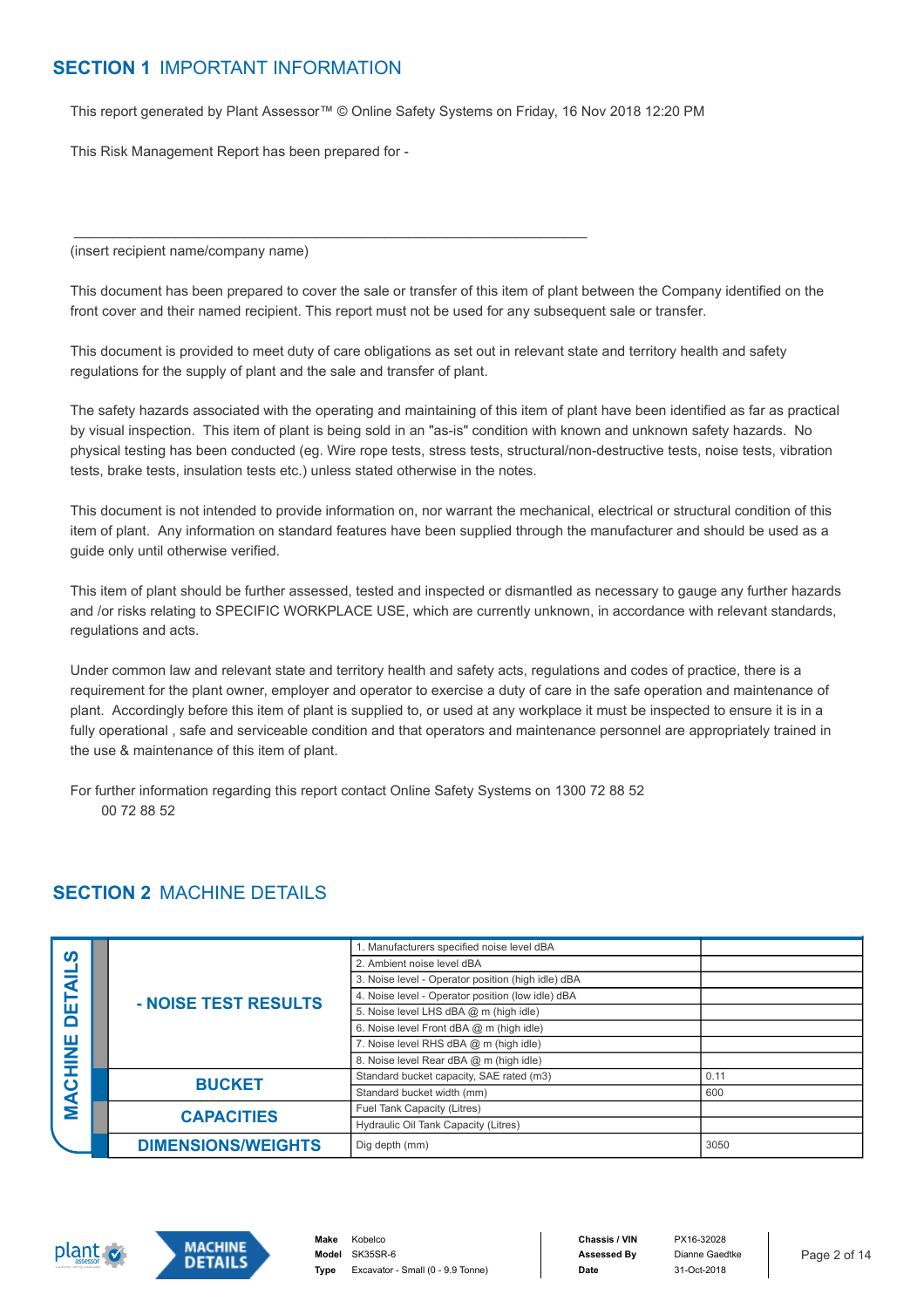|                              | Dig depth to cut 2.44 m level bottom (mm) |                  |
|------------------------------|-------------------------------------------|------------------|
|                              | Dump height (mm)                          | 3600             |
|                              | Ground clearance (mm)                     |                  |
|                              | Max depth of vertical wall (mm)           |                  |
|                              | Operating weight (kg)                     | 3770             |
|                              | Reach @ ground level (mm)                 | 4450             |
|                              | Tailswing radius (mm)                     | 850              |
|                              | Transport height (mm)                     | 2510             |
|                              | Transport length (mm)                     | 4870             |
|                              | Width (mm)                                | 1700             |
|                              | Engine Displacement (Litres)              | 1.3              |
|                              | Engine Hours                              |                  |
| <b>ENGINE</b>                | Engine Make & Model                       | Yanmar 3TNV82A-B |
|                              | <b>Engine Number</b>                      |                  |
|                              | Engine Power (kW@rpm)                     | 18.1@2400        |
|                              | Number of Cylinders                       | 3                |
| <b>EXTRAS</b>                | Spare spool for attachments? Yes/No       |                  |
|                              | Quick Hitch Make                          | Doherty          |
| <b>HITCH</b>                 | Quick Hitch Model                         |                  |
|                              | Quick Hitch Serial No.                    | M19383-2         |
|                              | Flow of main pumps (L/Min)                | 2x38.4+1x19.2    |
| <b>HYDRAULICS</b>            | Pump Types                                | 2xVDAC           |
|                              | Relief valve pressure, main pumps (Bar)   |                  |
| <b>PLANT CLASSIFICATIONS</b> | Class                                     |                  |
|                              | Year                                      |                  |
|                              | FOPS Compliance No.                       |                  |
| <b>SAFETY STRUCTURES</b>     | FOPS Serial No.                           |                  |
|                              | ROPS Compliance No.                       | ISO 3471:2008    |
|                              | ROPS Serial No.                           | R01793           |
| <b>TRACKS</b>                | Track length on ground (mm)               |                  |
|                              | Track pad width (mm)                      | 300              |
| <b>TRANSMISSION</b>          | Speed (km/h)                              | 4.4              |
|                              | Arm breakout (kgf)                        | 27.8kN           |
| <b>WORK CAPABILITIES</b>     | Bucket breakout (kgf)                     | 22.4kN           |
|                              | Gradeability (%)                          | 58               |



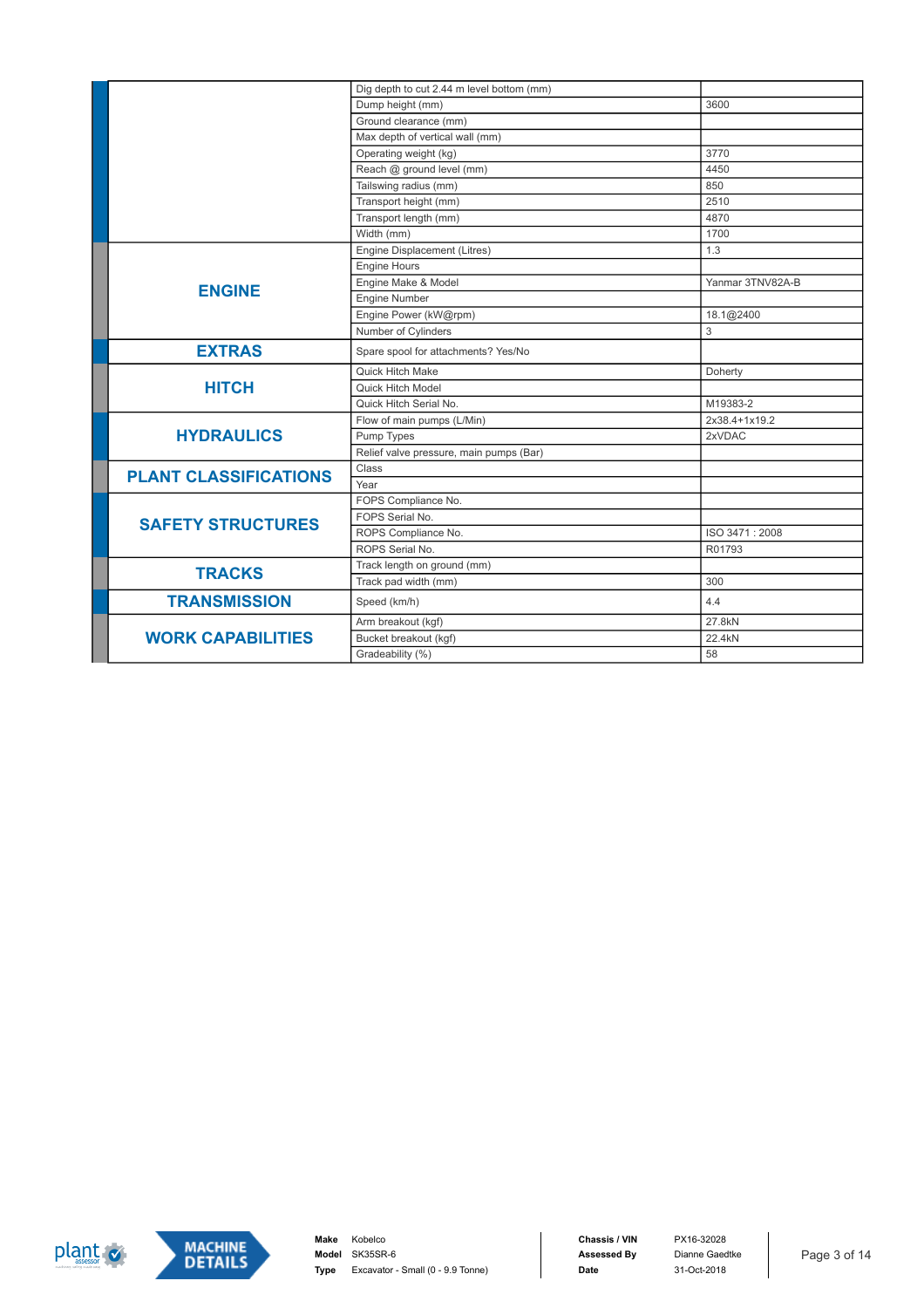## **SECTION 3** RISK ANALYSIS / RISK EVALUATION

|                  | <b>RISK ANALYSIS</b>                                      |                  |                                                                           |                                                                                  |                                                                                             |                                                                                                     |
|------------------|-----------------------------------------------------------|------------------|---------------------------------------------------------------------------|----------------------------------------------------------------------------------|---------------------------------------------------------------------------------------------|-----------------------------------------------------------------------------------------------------|
|                  |                                                           |                  |                                                                           | <b>CONSEQUENCE</b>                                                               |                                                                                             |                                                                                                     |
| <b>IKELIHOOD</b> | 1. INSIGNIFICANT<br>Dealt with by in<br>house first aid   |                  | 2. MINOR<br>Treated by medical<br>professionals,<br>hospital out patients | 3. MODERATE<br>Significant non<br>permanent injury<br>overnight hospital<br>stay | 4. MAJOR<br>Extensive permanent<br>injury eg. Loss of<br>fingers, extended<br>hospital stay | <b>5. CATASTROPHIC</b><br>Death, permanent<br>disabling injury<br>eg. Loss of hand,<br>quadriplegia |
|                  | A. Almost<br>certain to<br>occur in most<br>circumstances | <b>MEDIUM 8</b>  | <b>HIGH 16</b>                                                            | <b>HIGH 18</b>                                                                   | <b>CRITICAL 23</b>                                                                          | <b>CRITICAL 25</b>                                                                                  |
|                  | <b>B.</b> Likely to<br>occur<br>frequently                | <b>MEDIUM7</b>   | <b>MEDIUM10</b>                                                           | <b>HIGH 17</b>                                                                   | <b>HIGH 20</b>                                                                              | <b>CRITICAL 24</b>                                                                                  |
|                  | C. Possibly and<br>likely to occur<br>at sometime         | LOW <sub>3</sub> | <b>MEDIUM 9</b>                                                           | <b>MEDIUM 12</b>                                                                 | HIGH <sub>19</sub>                                                                          | <b>HIGH 22</b>                                                                                      |
|                  | D. Unlikely to<br>occur but<br>could happen               | LOW <sub>2</sub> | LOW <sub>5</sub>                                                          | <b>MEDIUM 11</b>                                                                 | <b>MEDIUM 14</b>                                                                            | <b>HIGH 21</b>                                                                                      |
|                  | E. May occur<br>but only<br>in rare<br>circumstances      | LOW <sub>1</sub> | LOW <sub>4</sub>                                                          | LOW <sub>6</sub>                                                                 | <b>MEDIUM 13</b>                                                                            | <b>MEDIUM 15</b>                                                                                    |

| <b>UATION</b> | <b>CRITICAL</b> | Act immediately to mitigate risk. Implement risk treatment(s) in accordance with the risk treatment table below.                                                                                                                                                                                     |
|---------------|-----------------|------------------------------------------------------------------------------------------------------------------------------------------------------------------------------------------------------------------------------------------------------------------------------------------------------|
| <b>SIRK</b>   | <b>HIGH</b>     | Act immediately to mitigate risk. Implement risk treatment(s) in accordance with the risk treatment table below.<br>If the appropriate risk treatments are not immediately accessible establish interim risk treatment strategies.<br>Permanent risk treatments must be implemented within one week. |
|               | <b>MEDIUM</b>   | Take reasonable steps to mitigate and monitor the risk. Implement risk treatment(s) in accordance with the risk<br>treatment table below. Permanent risk treatments must be implemented within one month.                                                                                            |
|               | LOW             | Take reasonable steps to mitigate and monitor the risk. Implement risk treatment(s) in accordance with the<br>risk treatment table below. Permanent risk treatments must be implemented within three months.                                                                                         |

RISKTREATMENT

|                                                                  |                                         | Selecting the most appropriate risk treatment option involves balancing the costs and efforts of implementation against the benefits<br>derived, with regard to legal, regulatory and other requirements. (source AS/NZS ISO 31000:2009) |  |  |  |  |
|------------------------------------------------------------------|-----------------------------------------|------------------------------------------------------------------------------------------------------------------------------------------------------------------------------------------------------------------------------------------|--|--|--|--|
|                                                                  | Eliminate<br>Eliminate the risk source. |                                                                                                                                                                                                                                          |  |  |  |  |
|                                                                  | Substitute                              | Provide an alternative that is capable of performing the same task which is safer.                                                                                                                                                       |  |  |  |  |
| Provide or construct a physical barrier or quard.<br>Engineering |                                         |                                                                                                                                                                                                                                          |  |  |  |  |
|                                                                  | Administration                          | Develop policies, procedures, practices and quidelines in consultation with employees to mitigate the risk.<br>Provide training, instruction and supervision about the risk source.                                                      |  |  |  |  |
|                                                                  | Personal<br>protective                  | Provide personal protective equipment to protect the individual from the risk source.                                                                                                                                                    |  |  |  |  |



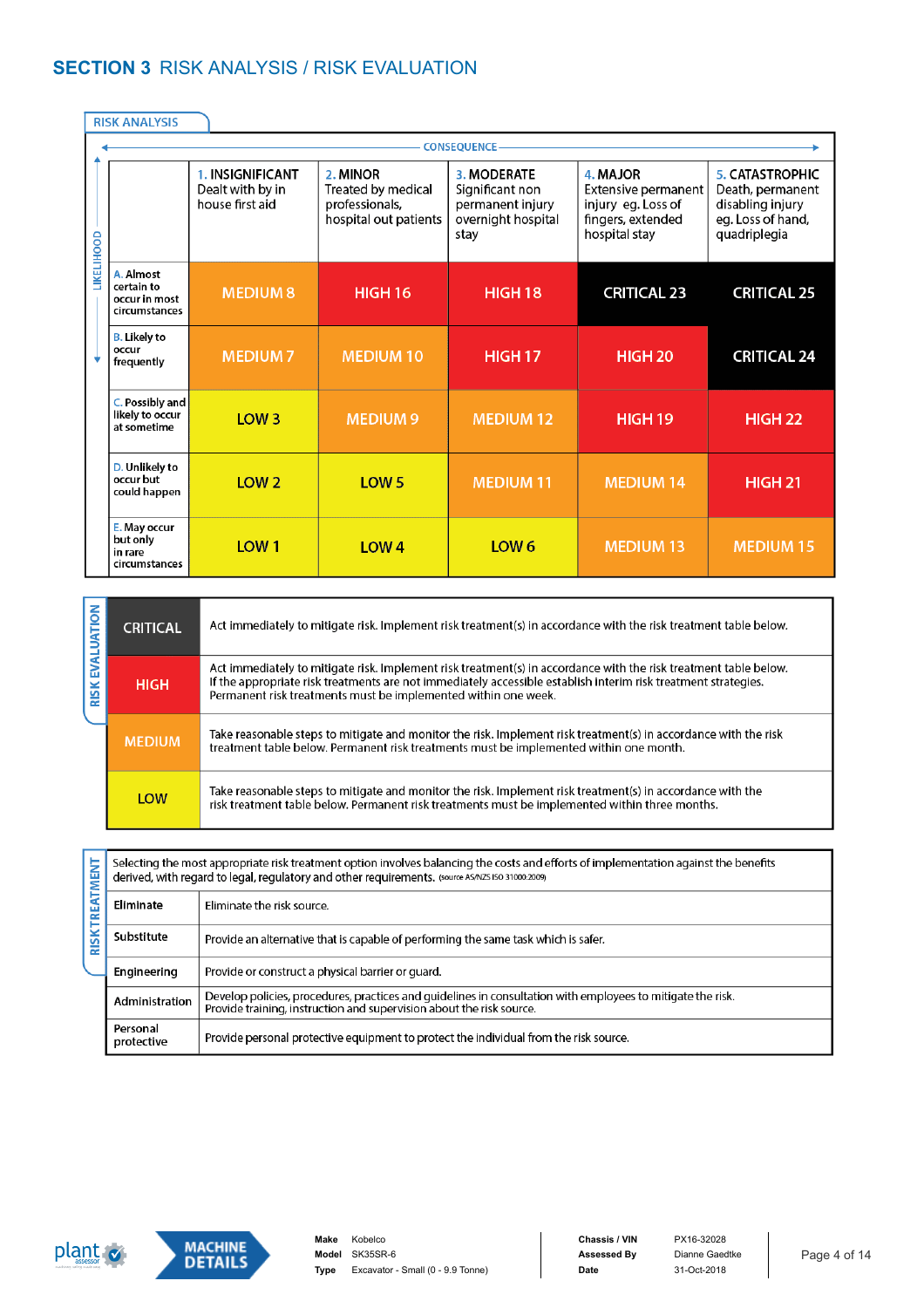### **SECTION 4** RISK TREATMENTS REQUIRED

This section of the report pertains to hazards created by use of this item of plant which currently do not have risk treatments in place. The risk treatments recommended in this section have been developed based on relevant Australian Standards, health & safety legislation, the hierarchy of risk treatment in accordance with the guidelines set forth in AS/NZS ISO 31000 – Risk Management and various other sources. The recommended risk treatment measures must be developed, implemented and validated as effective prior to the operation, maintenance or testing of this item of plant. Treatments applied must be dated and initialled adjacent the recommendations. All operators must read and understand the entire contents of this section prior to operating this item of plant.

|                      |                                                                                                                                                                                                                                                                                                                                                                                                                                                                  | <b>HAZARD(S)</b>                                           | <b>Prelim, Risk</b><br>Rating | <b>Residual Risk</b><br><b>Rating</b> | <b>Time</b><br><b>Frame</b> | <b>Due Date</b> | <b>Date</b><br><b>Rectified</b> | <b>Initial</b> |
|----------------------|------------------------------------------------------------------------------------------------------------------------------------------------------------------------------------------------------------------------------------------------------------------------------------------------------------------------------------------------------------------------------------------------------------------------------------------------------------------|------------------------------------------------------------|-------------------------------|---------------------------------------|-----------------------------|-----------------|---------------------------------|----------------|
| z<br>ь               | <b>NOMINATED</b><br><b>OPERATOR</b><br>ONLY                                                                                                                                                                                                                                                                                                                                                                                                                      | <b>INCORRECT OPERATION</b>                                 | CRITICAL 24                   | MEDIUM 15                             | Immediate                   | 31-Oct-18       |                                 |                |
| ERA<br>$\Omega$<br>O | <b>Risk Treatment Required: Operator Competency</b><br>Only persons who are qualified, trained and experienced and/or hold the relevant certification/license can operate this item of plant. If there is not a<br>competent/licensed person available for operation of this item of plant then only persons who are supervised by a competent/licensed person can<br>operate this item of plant.<br>Legislation: State Health & Safety Legislation & Regulation |                                                            |                               |                                       |                             |                 |                                 |                |
|                      |                                                                                                                                                                                                                                                                                                                                                                                                                                                                  | <b>References:</b> Work Health & Safety Act & Regulations- |                               |                                       |                             |                 |                                 |                |

### **SECTION 5 RISK TREATMENTS IN PLACE**

This section of the report pertains to risk treatments currently in place on this item of plant. This section must be read in conjunction with the safety section of the manufacturers handbook. All operators must read and understand the entire contents of this section prior to operating this item of plant. These treatments or equivalent must remain in place at all times whilst this item of plant is in operation.

|               | <b>HAZARD(S)</b>                                                                                                                                                                                                                                 | <b>Prelim. Risk Rating</b> | <b>Residual Risk Rating</b> |  |  |
|---------------|--------------------------------------------------------------------------------------------------------------------------------------------------------------------------------------------------------------------------------------------------|----------------------------|-----------------------------|--|--|
| <b>IVERY</b>  | <b>CRUSHING</b>                                                                                                                                                                                                                                  | HIGH <sub>22</sub>         | <b>MEDIUM 15</b>            |  |  |
| 뭅<br>$\Box$   | <b>Risk Treatments in Place: SWMS Loading/Unloading</b><br>Ensure that all operators follow approved SWMS/SOP when loading and unloading this machine to and from a flat top truck or trailer, low loader or<br>tilt tray.                       |                            |                             |  |  |
|               | <b>References:</b> Work Health & Safety Act & Regulations-                                                                                                                                                                                       |                            |                             |  |  |
|               | <b>CRUSHING</b>                                                                                                                                                                                                                                  | HIGH <sub>22</sub>         | <b>MEDIUM 15</b>            |  |  |
|               | <b>Risk Treatments in Place: SWMS Load Restraint</b>                                                                                                                                                                                             |                            |                             |  |  |
|               | Ensure that all operators follow the approved SWMS/SOP when restraining this machine for transport.                                                                                                                                              |                            |                             |  |  |
|               | <b>References:</b> Work Health & Safety Act & Regulations-                                                                                                                                                                                       |                            |                             |  |  |
| <b>RATION</b> | <b>INCORRECT OPERATION</b>                                                                                                                                                                                                                       | HIGH <sub>22</sub>         | <b>MEDIUM 15</b>            |  |  |
|               | <b>Risk Treatments in Place: Operation Handbook</b>                                                                                                                                                                                              |                            |                             |  |  |
| 画<br>Δ.       | The manufacturer's operation handbook has been supplied for this item of plant.                                                                                                                                                                  |                            |                             |  |  |
| O             | This handbook must be available at all times to all potential operators and supervisory staff. All potential operators must read and be familiar with<br>this handbook prior to operating.                                                       |                            |                             |  |  |
|               | A complete risk assessment/Job Safety Analysis must be undertaken covering all operating processes and environments associated with this item<br>of plant. SWMS should be produced for specific tasks associated with use of this item of plant. |                            |                             |  |  |



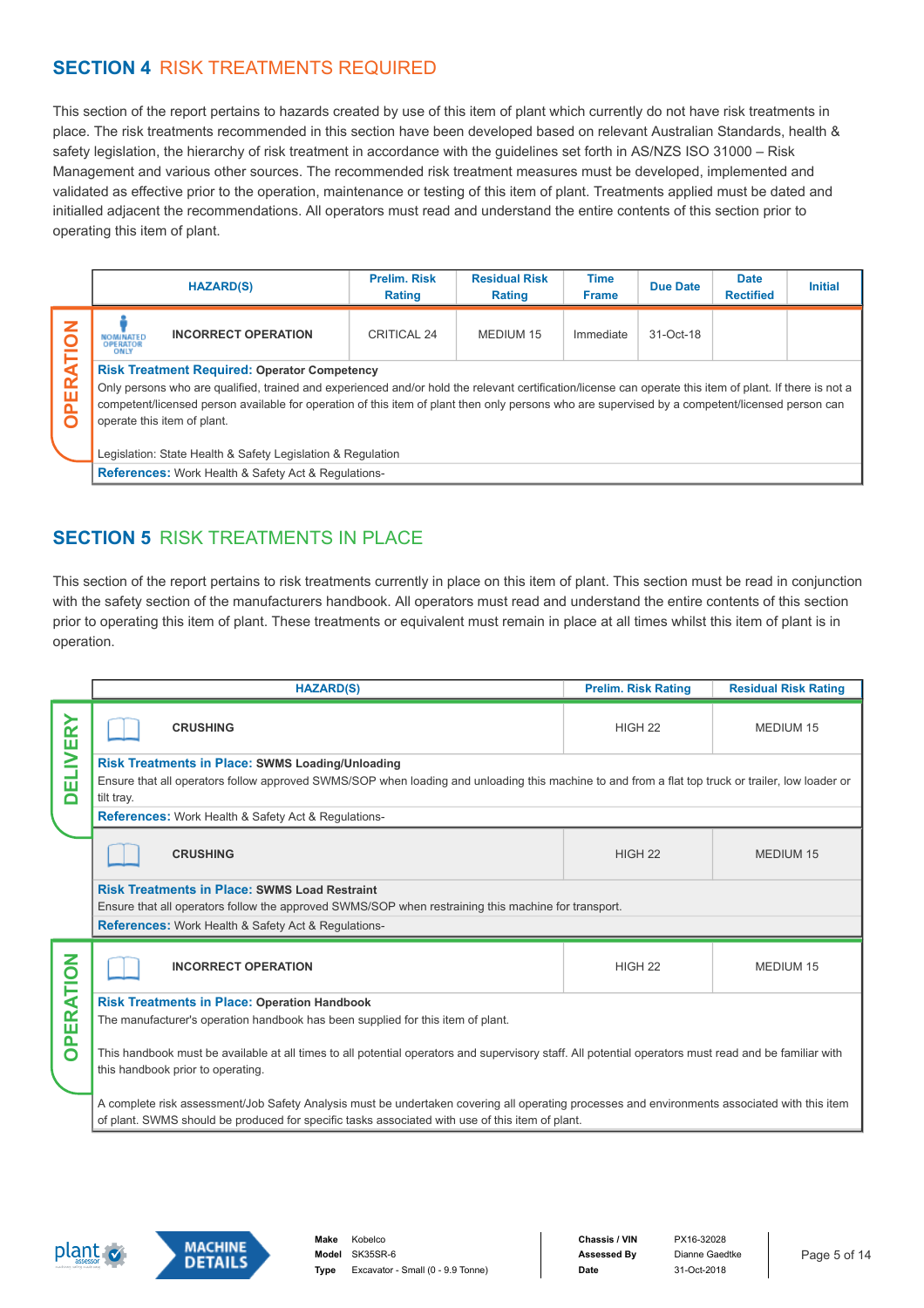| <b>HAZARD(S)</b>                                                                                                                                                                                                                                                                                                                                                                                                                                                                                                                                                           | <b>Residual Risk Rating</b> |                  |  |  |  |  |
|----------------------------------------------------------------------------------------------------------------------------------------------------------------------------------------------------------------------------------------------------------------------------------------------------------------------------------------------------------------------------------------------------------------------------------------------------------------------------------------------------------------------------------------------------------------------------|-----------------------------|------------------|--|--|--|--|
| <b>INCORRECT OPERATION</b>                                                                                                                                                                                                                                                                                                                                                                                                                                                                                                                                                 | HIGH <sub>22</sub>          | MEDIUM 15        |  |  |  |  |
| <b>Risk Treatments in Place: Pre-op Checklist Excavator</b><br>A pre-operation checklist is available for this Excavator. This checklist must be completed by all operators prior to operating this Excavator.<br><b>References:</b> Work Health & Safety Act & Regulations-                                                                                                                                                                                                                                                                                               |                             |                  |  |  |  |  |
| <b>INCORRECT OPERATION</b>                                                                                                                                                                                                                                                                                                                                                                                                                                                                                                                                                 | HIGH <sub>22</sub>          | <b>MEDIUM 15</b> |  |  |  |  |
| <b>Risk Treatments in Place: SOP Excavator</b><br>Safe Operation Procedures are available for this Excavator. The information in the Safe Operation Procedures must be followed at all times whilst<br>operating this Excavator.                                                                                                                                                                                                                                                                                                                                           |                             |                  |  |  |  |  |
| References: Work Health & Safety Act & Regulations-                                                                                                                                                                                                                                                                                                                                                                                                                                                                                                                        |                             |                  |  |  |  |  |
| <b>INCORRECT OPERATION</b>                                                                                                                                                                                                                                                                                                                                                                                                                                                                                                                                                 | HIGH <sub>22</sub>          | <b>MEDIUM 15</b> |  |  |  |  |
| <b>Risk Treatments in Place: Control Labels</b><br>All controls including all levers, buttons, pedals, switches etc. are clearly labelled as to their purpose and method of operation. These labels must<br>be maintained in a clean and serviceable condition at all times.                                                                                                                                                                                                                                                                                               |                             |                  |  |  |  |  |
| References: AS/NZS4024.1905                                                                                                                                                                                                                                                                                                                                                                                                                                                                                                                                                |                             |                  |  |  |  |  |
| <b>CRUSHING</b><br>30 D D 3                                                                                                                                                                                                                                                                                                                                                                                                                                                                                                                                                | HIGH <sub>22</sub>          | MEDIUM 15        |  |  |  |  |
| <b>Risk Treatments in Place: ROPS seat belt label</b><br>The advisory label stating that a "ROPS is fitted seatbelts must be worn" must be followed at all times whilst operating this item of plant. This label<br>must be present, clean and legible at all times.<br>References: AS2294, ISO3471                                                                                                                                                                                                                                                                        |                             |                  |  |  |  |  |
| <b>ELECTROCUTION</b>                                                                                                                                                                                                                                                                                                                                                                                                                                                                                                                                                       | HIGH <sub>22</sub>          | <b>MEDIUM 15</b> |  |  |  |  |
| <b>Risk Treatments in Place: Electrical Approach Distances</b><br>This item of plant has a hazard warning label re: overhead electrical hazards and minimum approach distances fitted. These distances must be<br>adhered to strictly. These labels and tables must be present, clear and legible at all times.<br>Spotters are required when working within 5 metres of the minimum approach distance of any live electrical apparatus.<br>Any encroach within the minimum approach distances must only occur if the following provisions have been met -                 |                             |                  |  |  |  |  |
| 1. The machine is designed to work within the minimum approach distances<br>2. Permission has been granted by the electricity company and<br>3. Safe systems of work have been documented and approved.                                                                                                                                                                                                                                                                                                                                                                    |                             |                  |  |  |  |  |
| References: ISO31000                                                                                                                                                                                                                                                                                                                                                                                                                                                                                                                                                       |                             |                  |  |  |  |  |
| <b>EXPLOSION, ELECTROCUTION</b>                                                                                                                                                                                                                                                                                                                                                                                                                                                                                                                                            | HIGH <sub>22</sub>          | MEDIUM 15        |  |  |  |  |
| <b>Risk Treatments in Place: Dial Before You Dig (AUS)</b><br>This item of plant is fitted with a clear hazard warning label re: underground services and advice to "Dial 1100 Before You Dig"to the operator work<br>area. This advice must be adhered to strictly. Digging into an electricity cable or gas pipe can cause serious injury or death. Damaging a pipe or<br>cable may also lead to isolating a community from emergency services such as fire, police or ambulance. This label must be present, clear and<br>legible at all times.<br>References: ISO31000 |                             |                  |  |  |  |  |
|                                                                                                                                                                                                                                                                                                                                                                                                                                                                                                                                                                            |                             |                  |  |  |  |  |
| <b>COLLISION</b>                                                                                                                                                                                                                                                                                                                                                                                                                                                                                                                                                           | HIGH <sub>22</sub>          | MEDIUM 15        |  |  |  |  |
| <b>Risk Treatments in Place: Phone Use label</b><br>This item of plant is fitted with an instruction label advising that mobile phones must not be used whilst operating this machine. Accordingly all<br>operators must not use a mobile phone at any time whilst operating machine. If phone use is necessary then operator must place machine in park<br>configuration in a safe position prior to phone use. Operators MUST adhere to this advice at all times.                                                                                                        |                             |                  |  |  |  |  |
| This label must be clear and legible at all times whilst this item of plant is in operation.<br><b>References: AS1319-, ISO31000</b>                                                                                                                                                                                                                                                                                                                                                                                                                                       |                             |                  |  |  |  |  |
|                                                                                                                                                                                                                                                                                                                                                                                                                                                                                                                                                                            |                             |                  |  |  |  |  |



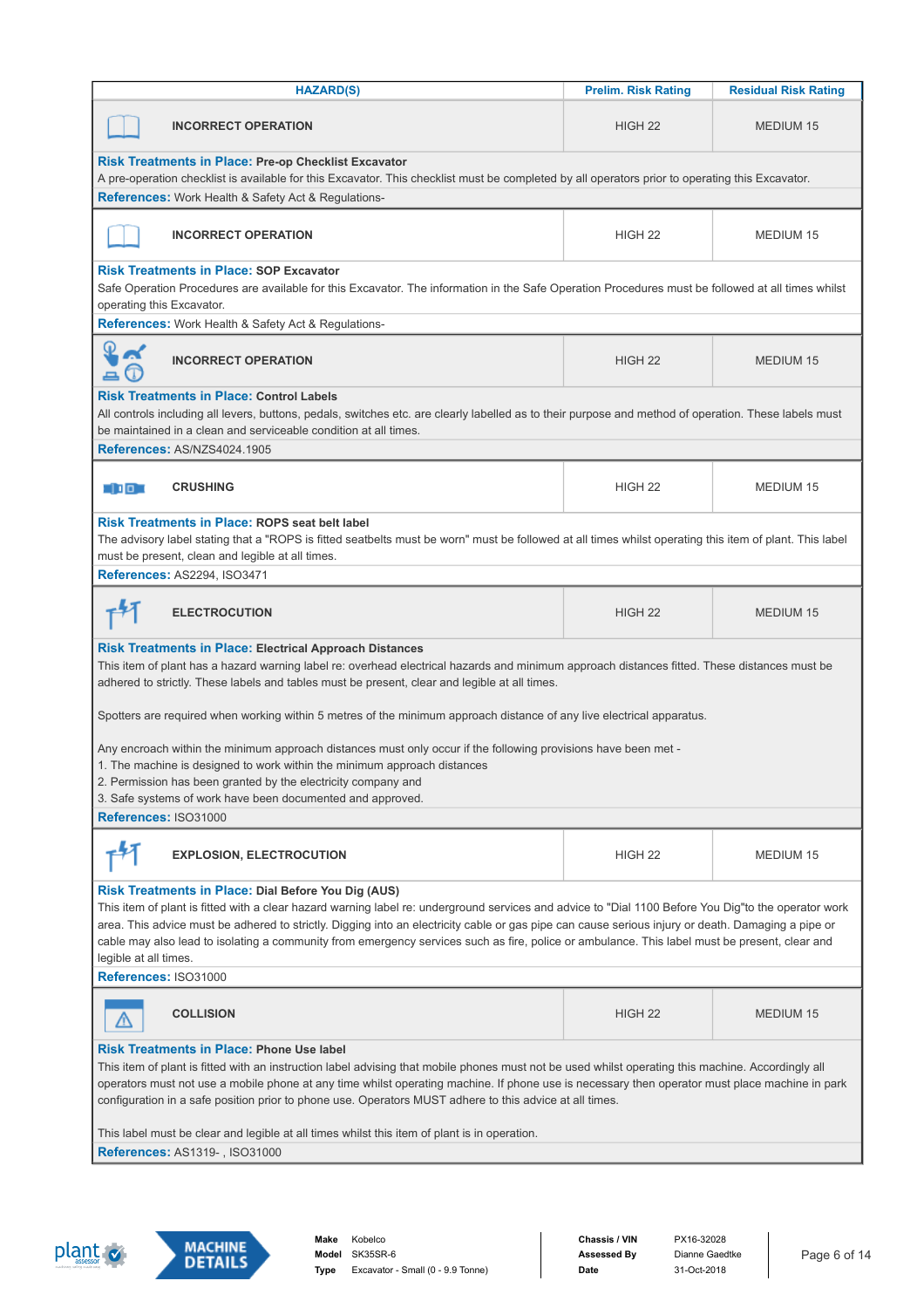| <b>HAZARD(S)</b>                                                                                                                                                                                                                                                                                                                                                                                                                       | <b>Prelim. Risk Rating</b> | <b>Residual Risk Rating</b> |  |  |  |  |
|----------------------------------------------------------------------------------------------------------------------------------------------------------------------------------------------------------------------------------------------------------------------------------------------------------------------------------------------------------------------------------------------------------------------------------------|----------------------------|-----------------------------|--|--|--|--|
| POISONING, EXPLOSION, BURNS                                                                                                                                                                                                                                                                                                                                                                                                            | HIGH <sub>22</sub>         | MEDIUM 15                   |  |  |  |  |
| <b>Risk Treatments in Place: Tank ID Label</b><br>The tank(s) on this item of plant have clear, legible label(s) identifying their contents, and if appropriate any necessary controls re: the contents.<br>These must be present, clear and legible at all times. (this includes radiator, hydraulic and petrol/diesel tanks)                                                                                                         |                            |                             |  |  |  |  |
| References: Work Health & Safety Act & Regulations-                                                                                                                                                                                                                                                                                                                                                                                    |                            |                             |  |  |  |  |
| <b>SWL</b><br><b>INCORRECT OPERATION, CRUSHING</b>                                                                                                                                                                                                                                                                                                                                                                                     | HIGH <sub>22</sub>         | HIGH <sub>21</sub>          |  |  |  |  |
| <b>Risk Treatments in Place: Boom Rated Capacity Label</b><br>This item of plant has a rated capacity label fitted to each side of the boom. Ensure that these labels are clear and legible at all times whilst this<br>item of plant is in operation. Operators must not exceed this rated capacity at any time during operation.<br>References: AS1418.8                                                                             |                            |                             |  |  |  |  |
| <b>INCORRECT OPERATION, CRUSHING</b>                                                                                                                                                                                                                                                                                                                                                                                                   | HIGH <sub>21</sub>         | <b>MEDIUM 15</b>            |  |  |  |  |
| <b>Risk Treatments in Place: Quick Hitch Information</b><br>This hydraulic quick hitch has the following information marked upon it -                                                                                                                                                                                                                                                                                                  |                            |                             |  |  |  |  |
| 1. A unique identification mark (serial number)<br>2. The manufacturer's name and model clearly and durably marked upon it<br>3. The maximum rated capacity clearly and durably marked upon it<br>4. The mass of the hitch clearly and durably marked upon it<br>5. The lift point capacity (kg) clearly and durably marked upon it                                                                                                    |                            |                             |  |  |  |  |
| This information must be considered by all operators when assessing the suitability of the hitch for any task. Failure to consider and or comply with<br>this information could lead to serious injury or death.                                                                                                                                                                                                                       |                            |                             |  |  |  |  |
| References: AS4772                                                                                                                                                                                                                                                                                                                                                                                                                     |                            |                             |  |  |  |  |
| <b>SWI</b><br><b>CRUSHING, POOR SIGNAGE</b>                                                                                                                                                                                                                                                                                                                                                                                            | HIGH 19                    | <b>MEDIUM 13</b>            |  |  |  |  |
| <b>Risk Treatments in Place: Boom Lifting Point Table</b><br>This item of plant has a lifting point fitted to the boom, accordingly a load/distance table is present at the operator work area. This must be clear<br>and legible at all times. This item of plant must comply with the relevant parts of AS 1418 at all times. All operators must be appropriately trained<br>to use this item of plant and licenced where necessary. |                            |                             |  |  |  |  |
|                                                                                                                                                                                                                                                                                                                                                                                                                                        | References: AS1418.8       |                             |  |  |  |  |
| ----<br><b>COLLISION, STRIKING, CRUSHING</b><br>⋘                                                                                                                                                                                                                                                                                                                                                                                      | HIGH 19                    | <b>MEDIUM 14</b>            |  |  |  |  |
| <b>Risk Treatments in Place: Tail Swing Label</b><br>The rear of this item of plant has a hazard warning label re: general plant movement, tail swing, keep clear. It must be present and fully functional<br>and serviceable at all times.                                                                                                                                                                                            |                            |                             |  |  |  |  |
| References: ISO20474-                                                                                                                                                                                                                                                                                                                                                                                                                  |                            |                             |  |  |  |  |
| <b>FALLING, CRUSHING</b>                                                                                                                                                                                                                                                                                                                                                                                                               | <b>MEDIUM 15</b>           | <b>MEDIUM 15</b>            |  |  |  |  |
| <b>Risk Treatments in Place: Passenger Seat Label</b><br>This item of plant is fitted with a clear hazard warning label re: Operator only, No passengers. Passengers must not be carried at anytime. This<br>label must be clear and legible at all times whilst this item of plant is in operation.                                                                                                                                   |                            |                             |  |  |  |  |
| Legislation: State Health & Safety Legislation & Regulation<br>References: AS1319-                                                                                                                                                                                                                                                                                                                                                     |                            |                             |  |  |  |  |
| <b>CRUSHING</b>                                                                                                                                                                                                                                                                                                                                                                                                                        | <b>MEDIUM 15</b>           | <b>MEDIUM 15</b>            |  |  |  |  |
| <b>Risk Treatments in Place: ROPS Label</b>                                                                                                                                                                                                                                                                                                                                                                                            |                            |                             |  |  |  |  |
| The warning label stating that the ROPS must not be damaged at any time (including cuts, drill holes and welds) must be present, clean and<br>legible at all times.                                                                                                                                                                                                                                                                    |                            |                             |  |  |  |  |
| References: ISO3471                                                                                                                                                                                                                                                                                                                                                                                                                    |                            |                             |  |  |  |  |



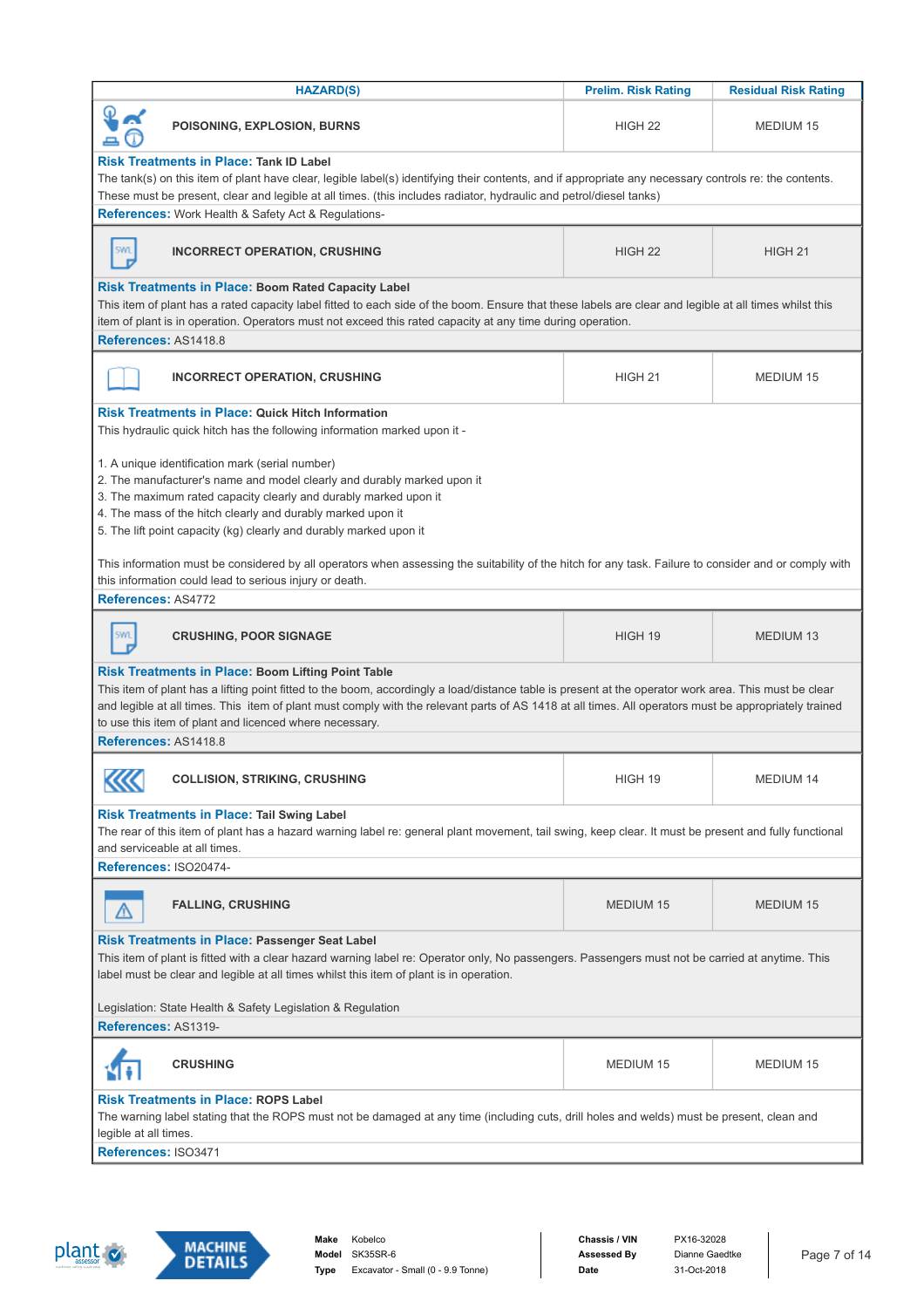|       | <b>HAZARD(S)</b>                                                                                                                                                                                                                                                                                                                                                                                   | <b>Prelim. Risk Rating</b> | <b>Residual Risk Rating</b> |  |  |  |  |  |
|-------|----------------------------------------------------------------------------------------------------------------------------------------------------------------------------------------------------------------------------------------------------------------------------------------------------------------------------------------------------------------------------------------------------|----------------------------|-----------------------------|--|--|--|--|--|
|       | <b>CRUSHING</b>                                                                                                                                                                                                                                                                                                                                                                                    | <b>MEDIUM 14</b>           | <b>MEDIUM 13</b>            |  |  |  |  |  |
|       | <b>Risk Treatments in Place: Front Grader Blade Label</b><br>The front blade on this item of plant is fitted with a hazard warning label re: crush zone, keep clear. This label must be present and fully functional<br>and serviceable at all times.                                                                                                                                              |                            |                             |  |  |  |  |  |
|       | References: ISO20474-, AS1319-                                                                                                                                                                                                                                                                                                                                                                     |                            |                             |  |  |  |  |  |
|       | <b>CRUSHING, PINCHING</b>                                                                                                                                                                                                                                                                                                                                                                          | <b>MEDIUM 14</b>           | MEDIUM 13                   |  |  |  |  |  |
|       | Risk Treatments in Place: Swing Boom Crush Label<br>This item of plant has clear hazard warning labels re: pinch point/crush zone, keep clear, that are attached to each side of the boom swing/pivot<br>point. These must be present, clear and legible at all times whilst this item of plant is in operation.                                                                                   |                            |                             |  |  |  |  |  |
|       | References: AS1319-, AS/NZS4024.1201                                                                                                                                                                                                                                                                                                                                                               |                            |                             |  |  |  |  |  |
|       | <b>BURNS, ENTANGLEMENT, SHEARING</b>                                                                                                                                                                                                                                                                                                                                                               | <b>MEDIUM 14</b>           | <b>MEDIUM 13</b>            |  |  |  |  |  |
|       | <b>Risk Treatments in Place: Engine Guard Label</b><br>The engine fan and alternator belts, pulleys and gears are guarded. These guards have clear legible hazard warning labels re do not open or<br>remove guards while engine is running. These labels must be present, legible and easily seen at all times whilst this item of plant is in operation.<br>References: AS1319-, AS/NZS4024.1201 |                            |                             |  |  |  |  |  |
|       | <b>FIRE</b>                                                                                                                                                                                                                                                                                                                                                                                        | MEDIUM 13                  | LOW <sub>4</sub>            |  |  |  |  |  |
|       | <b>Risk Treatments in Place: Fire Extinguisher</b><br>This item of plant is fitted with an approved and maintained fire extinguisher. Fire extinguisher(s) must be present and fully functional at all times.<br>They must be readily accessible to the operator. Regular inspections must also be carried out in accordance with the manufacturer's requirements<br>and AS 1851 - 1995            |                            |                             |  |  |  |  |  |
| I D   | <b>COLLISION, CRUSHING</b>                                                                                                                                                                                                                                                                                                                                                                         | <b>MEDIUM 12</b>           | LOW <sub>6</sub>            |  |  |  |  |  |
|       | <b>Risk Treatments in Place: Warning Device (horn)</b><br>This item of plant is fitted with a fully functional audible warning device such as a horn. This must be easily accessed by the operator, and easily<br>identifiable by nearby pedestrians.                                                                                                                                              |                            |                             |  |  |  |  |  |
|       | All operators should ensure the warning devices are functional at the start of each shift, by completing<br>pre-start checklists. Warning devices should operate automatically where appropriate (eg reversing)<br><b>References: ISO7731. ISO9533</b>                                                                                                                                             |                            |                             |  |  |  |  |  |
|       | <b>CRUSHING</b>                                                                                                                                                                                                                                                                                                                                                                                    | <b>CRITICAL 24</b>         | LOW <sub>1</sub>            |  |  |  |  |  |
| time. | <b>Risk Treatments in Place: Closed Eye Lifting Point</b><br>The lifting point fitted to this item of plant is the closed eye type. Hooks with or with out latching devices must not be used as a lifting point at any                                                                                                                                                                             |                            |                             |  |  |  |  |  |
|       | References: AS1418.8                                                                                                                                                                                                                                                                                                                                                                               |                            |                             |  |  |  |  |  |
|       | <b>STRIKING, ENTANGLEMENT, COLLISION, CRUSHING</b>                                                                                                                                                                                                                                                                                                                                                 | HIGH <sub>22</sub>         | <b>MEDIUM 15</b>            |  |  |  |  |  |
|       | <b>Risk Treatments in Place: Neutral Start</b><br>This item of plant has neutral start control in place. It must be fully functional and serviceable at all times whilst this item of plant is in operation.<br><b>References: AS4024.1603</b>                                                                                                                                                     |                            |                             |  |  |  |  |  |
|       | <b>CRUSHING</b>                                                                                                                                                                                                                                                                                                                                                                                    | HIGH <sub>22</sub>         | <b>MEDIUM 15</b>            |  |  |  |  |  |
|       | <b>Risk Treatments in Place: Quick Hitch Controls</b><br>The quick hitch operation control fitted with a device/method to prevent accidental operation. This device must be fully functional at all times whilst<br>this item of plant is in operation.<br>References: AS/NZS4024.1906, AS4772                                                                                                     |                            |                             |  |  |  |  |  |



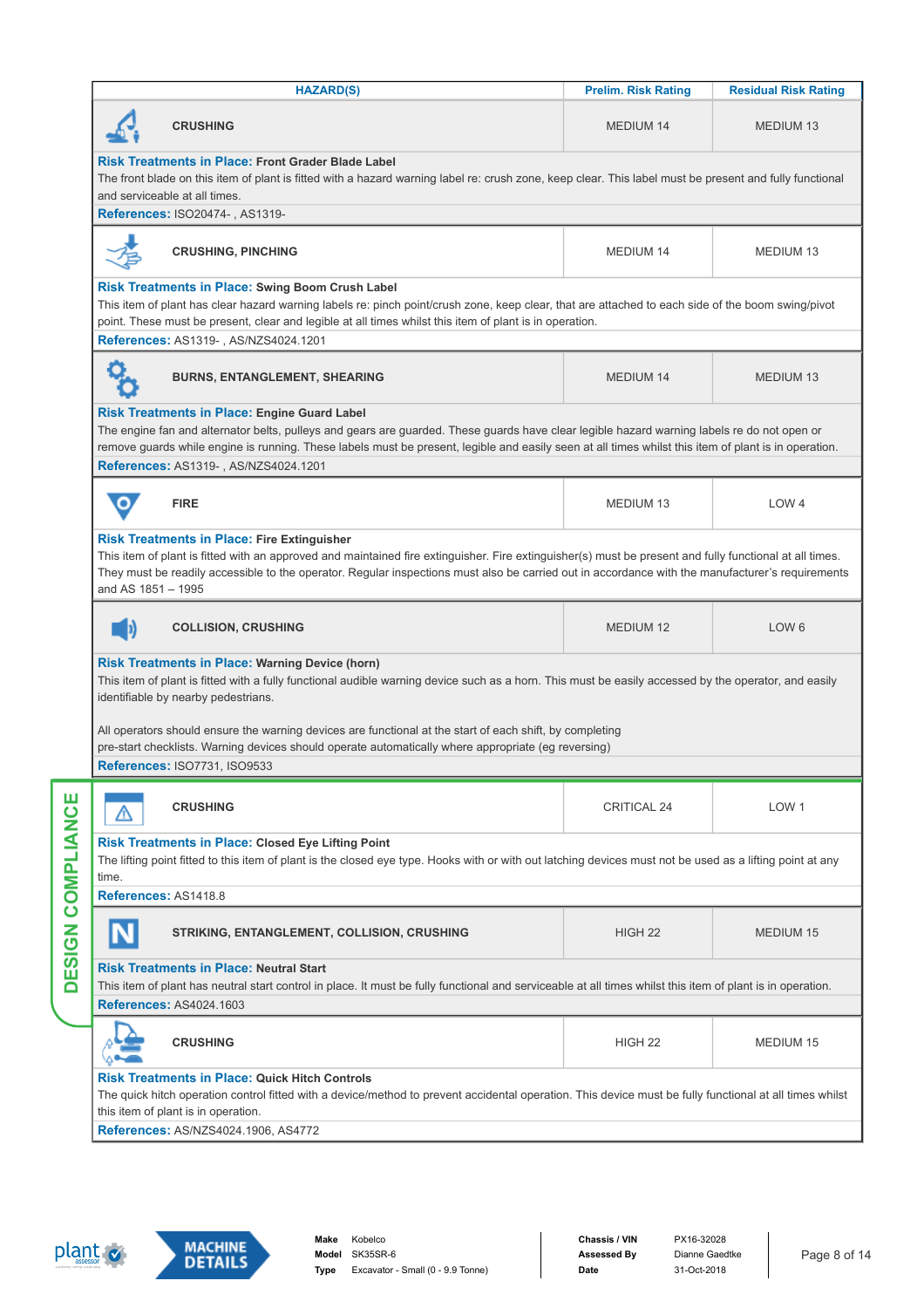| <b>HAZARD(S)</b>                                                                                                                                                                                                                                                                                                                                                                                                                                                                            | <b>Prelim. Risk Rating</b>                                                                                                                                                                                                                                          | <b>Residual Risk Rating</b> |  |  |
|---------------------------------------------------------------------------------------------------------------------------------------------------------------------------------------------------------------------------------------------------------------------------------------------------------------------------------------------------------------------------------------------------------------------------------------------------------------------------------------------|---------------------------------------------------------------------------------------------------------------------------------------------------------------------------------------------------------------------------------------------------------------------|-----------------------------|--|--|
| <b>CRUSHING</b><br>30 O O                                                                                                                                                                                                                                                                                                                                                                                                                                                                   | HIGH <sub>22</sub>                                                                                                                                                                                                                                                  | <b>MEDIUM 15</b>            |  |  |
| <b>Risk Treatments in Place: Seat Belt</b><br>References: ISO6683                                                                                                                                                                                                                                                                                                                                                                                                                           | This item of plant is fitted with an operator seat belt. This seat belt must be free from damage, and permanently and sturdily attached at all times<br>whilst this item of plant is in operation. Operators must use this seat belt at all times during operation. |                             |  |  |
| <b>CRUSHING</b>                                                                                                                                                                                                                                                                                                                                                                                                                                                                             | HIGH <sub>22</sub>                                                                                                                                                                                                                                                  | <b>MEDIUM 15</b>            |  |  |
| <b>Risk Treatments in Place: Quick Hitch Operation Alarm</b><br>This item of plant is fitted with a quick hitch with a fully functional audible alarm fitted to the operator work area to alert the operator that the host<br>machine is in the mode that allows for the controls to be operated to engage or disengage attachments.                                                                                                                                                        |                                                                                                                                                                                                                                                                     |                             |  |  |
| This alarm must be fully functional at all times whilst this item of plant is in operation.<br>References: AS4772, ISO7731                                                                                                                                                                                                                                                                                                                                                                  |                                                                                                                                                                                                                                                                     |                             |  |  |
| <b>CRUSHING</b>                                                                                                                                                                                                                                                                                                                                                                                                                                                                             | HIGH <sub>22</sub>                                                                                                                                                                                                                                                  | <b>MEDIUM 15</b>            |  |  |
| <b>Risk Treatments in Place: Movement Awareness Alarm</b><br>An automatic movement awareness alarm is fitted to this item of plant. This alarm is automatically activated when travel in any direction occurs. It<br>must be fully functional and serviceable at all times whilst this item of plant is in operation.<br><b>References: ISO7731. ISO9533</b>                                                                                                                                |                                                                                                                                                                                                                                                                     |                             |  |  |
| <b>CRUSHING</b>                                                                                                                                                                                                                                                                                                                                                                                                                                                                             | HIGH <sub>22</sub>                                                                                                                                                                                                                                                  | <b>MEDIUM 15</b>            |  |  |
| <b>Risk Treatments in Place: Quick Hitch - Fully Automatic</b><br>This item of plant is fitted with a fully automatic hydraulic (quick) hitch (i.e. has hydraulically operated latch as primary retention device and<br>remotely controlled safety device as back up) between the excavator arm and attachments.                                                                                                                                                                            |                                                                                                                                                                                                                                                                     |                             |  |  |
| This safety device must meet all of the following criteria at all times prior and during operation -<br>1. Is a mechanical device i.e. not just an indicating system/device<br>2. Must be intentionally disengaged to remove attachments<br>3. Is not the primary source of retention of attachments<br>4. Has means of verifying engagement of the primary retention device from the operator position and<br>5. Has means of verifying engagement of safety system from operator position |                                                                                                                                                                                                                                                                     |                             |  |  |
| If any of these criteria are not met at any time then operation must cease                                                                                                                                                                                                                                                                                                                                                                                                                  |                                                                                                                                                                                                                                                                     |                             |  |  |
| References: AS4772                                                                                                                                                                                                                                                                                                                                                                                                                                                                          |                                                                                                                                                                                                                                                                     |                             |  |  |
| ENTANGLEMENT, SHEARING, CRUSHING, BURNS, PINCHING                                                                                                                                                                                                                                                                                                                                                                                                                                           | HIGH <sub>22</sub>                                                                                                                                                                                                                                                  | MEDIUM 15                   |  |  |
| <b>Risk Treatments in Place: Safe Operator Location</b><br>This machine is designed so that the operator is isolated from all danger zones whilst at the operator position. This condition must exist at all times<br>whilst this item of plant is in operation.                                                                                                                                                                                                                            |                                                                                                                                                                                                                                                                     |                             |  |  |
| References: AS/NZS4024.1201                                                                                                                                                                                                                                                                                                                                                                                                                                                                 |                                                                                                                                                                                                                                                                     |                             |  |  |



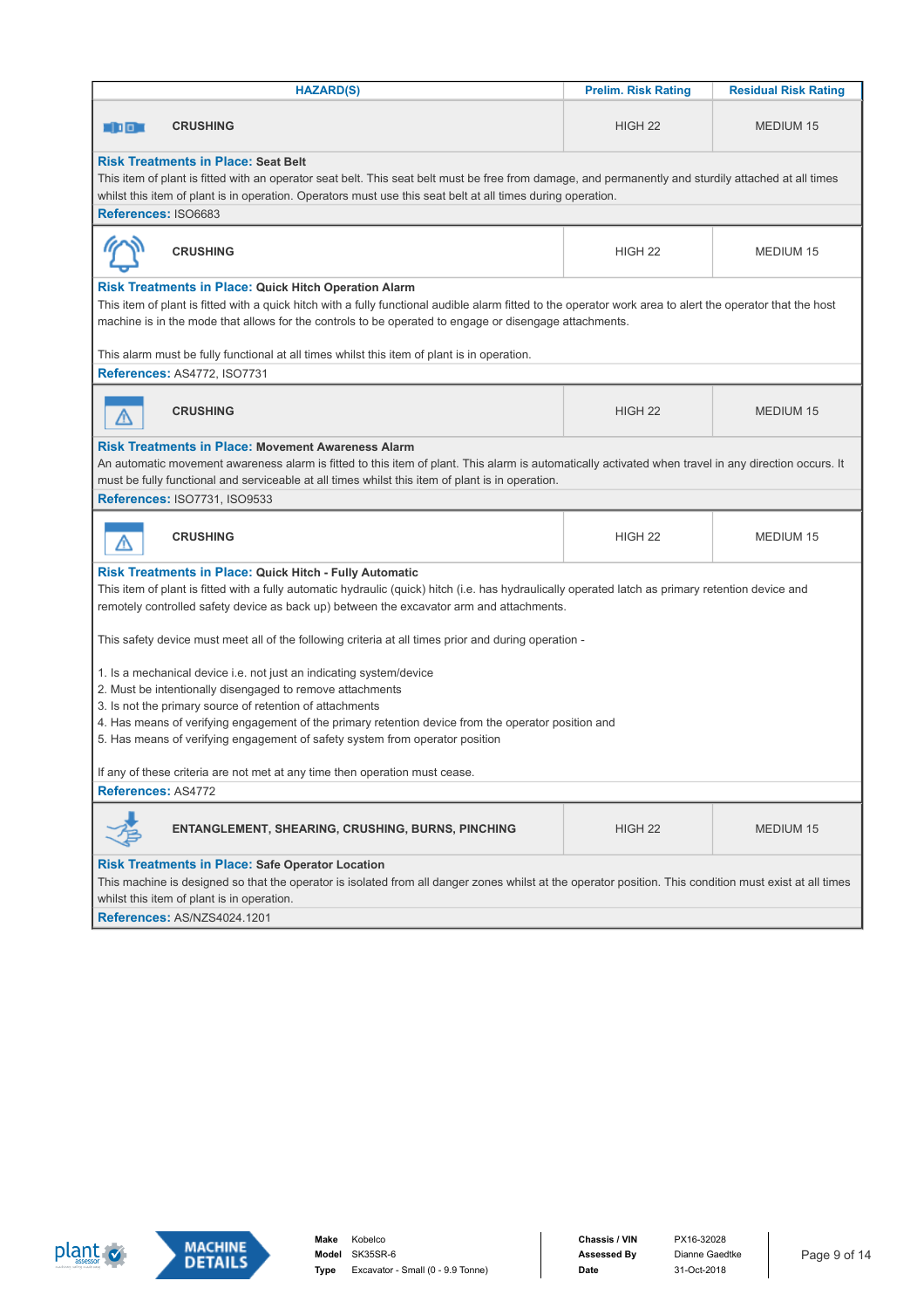| <b>HAZARD(S)</b>                                                                                                                                                                                                                                                                                                                                                                                                                                                                                                                                                             | <b>Prelim. Risk Rating</b> | <b>Residual Risk Rating</b> |  |
|------------------------------------------------------------------------------------------------------------------------------------------------------------------------------------------------------------------------------------------------------------------------------------------------------------------------------------------------------------------------------------------------------------------------------------------------------------------------------------------------------------------------------------------------------------------------------|----------------------------|-----------------------------|--|
| <b>STRIKING, BURNS</b>                                                                                                                                                                                                                                                                                                                                                                                                                                                                                                                                                       | HIGH <sub>22</sub>         | MEDIUM 15                   |  |
| <b>Risk Treatments in Place: Hydraulic Hoses</b><br>This item of plant has hydraulic hoses. These hoses must be inspected each day or before each use for wear and tear. If there are visible signs of<br>wear immediate action must be taken to control the risk arising from this wear. These inspections must be documented.                                                                                                                                                                                                                                              |                            |                             |  |
| Hydraulic fluid at high pressure can penetrate the skin, never use any part of your body to check for leaks. If oil penetrates the skin seek medical<br>advice immediately. Always use a piece of cardboard or similar to check for suspected leaks.                                                                                                                                                                                                                                                                                                                         |                            |                             |  |
| Hydraulic pressure can be stored and is a hazard. Before disconnection or connection of hydraulic hoses complete the following steps -                                                                                                                                                                                                                                                                                                                                                                                                                                       |                            |                             |  |
| 1. Stop engine<br>2. Keep all bystanders clear of the work area<br>3. Refer to operators manual as to methods to release pressure<br>4. Wait 5 minutes                                                                                                                                                                                                                                                                                                                                                                                                                       |                            |                             |  |
| References: AS2671, AS4024                                                                                                                                                                                                                                                                                                                                                                                                                                                                                                                                                   |                            |                             |  |
| <b>COLLISION, POOR VISIBILITY</b>                                                                                                                                                                                                                                                                                                                                                                                                                                                                                                                                            | HIGH <sub>22</sub>         | <b>MEDIUM 15</b>            |  |
| <b>Risk Treatments in Place: Machine Lights</b><br>This item of plant is fitted with self contained lighting. All of these lights must be fully functional and serviceable whilst this item of plant is in<br>operation in areas of reduced light. If any of these lights stop working the operation must cease immediately and the faulty light be repaired before<br>operation can continue in the areas of reduced light.                                                                                                                                                 |                            |                             |  |
| References: ISO20474-                                                                                                                                                                                                                                                                                                                                                                                                                                                                                                                                                        |                            |                             |  |
| <b>ENTANGLEMENT</b>                                                                                                                                                                                                                                                                                                                                                                                                                                                                                                                                                          | HIGH <sub>22</sub>         | MEDIUM 15                   |  |
| <b>Risk Treatments in Place: Engine Guards</b><br>The engine fan and alternator belts, pulleys and gears are guarded. These guards must be present and fully functional and serviceable at all times<br>whilst this item of plant is in operation.                                                                                                                                                                                                                                                                                                                           |                            |                             |  |
| References: AS/NZS4024.1601                                                                                                                                                                                                                                                                                                                                                                                                                                                                                                                                                  |                            |                             |  |
| <b>INSTABILITY, TIP OVER, CRUSHING</b>                                                                                                                                                                                                                                                                                                                                                                                                                                                                                                                                       | HIGH <sub>22</sub>         | <b>MEDIUM 15</b>            |  |
| <b>Risk Treatments in Place: Levelness Device</b><br>This item of plant is fitted with a level indicator. This device indicates the "levelness" of the machine chassis.<br>During operation operators must ensure the machine is within the manufacturers guidelines for levelness.<br>The rated capacity chart fitted for lifting operations has a maximum level angle which must never be exceeded during lifting operations.<br>This level indicator must be present and fully functional at all times whilst this item of plant is in operation.<br>References: AS1418.8 |                            |                             |  |
|                                                                                                                                                                                                                                                                                                                                                                                                                                                                                                                                                                              |                            |                             |  |
| <b>COLLISION</b>                                                                                                                                                                                                                                                                                                                                                                                                                                                                                                                                                             | HIGH <sub>22</sub>         | MEDIUM 15                   |  |
| <b>Risk Treatments in Place: Beacon</b><br>This item of plant is fitted with a safety beacon. This beacon must meet the following criteria at all times whilst this item of plant fitted is in operation                                                                                                                                                                                                                                                                                                                                                                     |                            |                             |  |
| - Is visible up to 200m in all directions (allowing for intermittent obstruction from the plant structure whilst the plant is in operation)<br>- Is fitted in the most appropriate location on machine to maximise visibility without risking continual damage                                                                                                                                                                                                                                                                                                               |                            |                             |  |
| NOTE: more than one beacon may be fitted to meet these criteria.<br>References: ISO20474-                                                                                                                                                                                                                                                                                                                                                                                                                                                                                    |                            |                             |  |
|                                                                                                                                                                                                                                                                                                                                                                                                                                                                                                                                                                              |                            |                             |  |
| <b>OPERATIONAL MALFUNCTION</b>                                                                                                                                                                                                                                                                                                                                                                                                                                                                                                                                               | HIGH <sub>22</sub>         | LOW <sub>2</sub>            |  |
| <b>Risk Treatments in Place: Plant Modification</b>                                                                                                                                                                                                                                                                                                                                                                                                                                                                                                                          |                            |                             |  |
| The plant is in original condition.                                                                                                                                                                                                                                                                                                                                                                                                                                                                                                                                          |                            |                             |  |
| References: ISO31000                                                                                                                                                                                                                                                                                                                                                                                                                                                                                                                                                         |                            |                             |  |



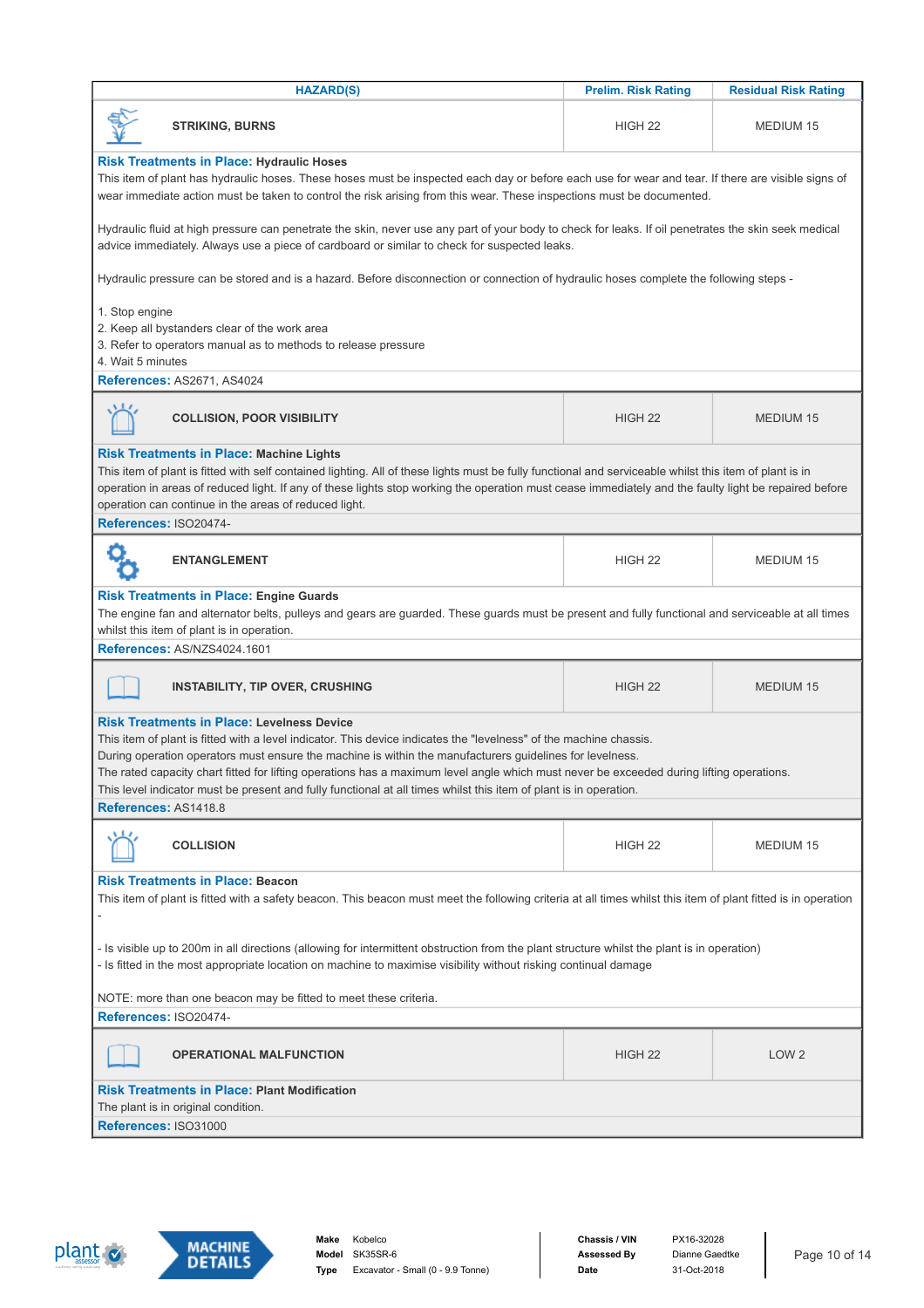| <b>HAZARD(S)</b>                                                                                                                                                                                                                                                                                                                                                                                                                                                                                                                                                                                                                                                                                                                                                                                                                                                            | <b>Prelim. Risk Rating</b> | <b>Residual Risk Rating</b> |  |  |
|-----------------------------------------------------------------------------------------------------------------------------------------------------------------------------------------------------------------------------------------------------------------------------------------------------------------------------------------------------------------------------------------------------------------------------------------------------------------------------------------------------------------------------------------------------------------------------------------------------------------------------------------------------------------------------------------------------------------------------------------------------------------------------------------------------------------------------------------------------------------------------|----------------------------|-----------------------------|--|--|
| <b>ENTRAPMENT</b>                                                                                                                                                                                                                                                                                                                                                                                                                                                                                                                                                                                                                                                                                                                                                                                                                                                           | HIGH 21                    | <b>MEDIUM 15</b>            |  |  |
| <b>Risk Treatments in Place: Two Operator Exits</b><br>The operator cabin/work area on this item of plant has a minimum of two (2) possible exits. These must be functional and accessible at all times<br>whenever the item of plant is manned, whether during operation or maintenance activities.                                                                                                                                                                                                                                                                                                                                                                                                                                                                                                                                                                        |                            |                             |  |  |
| References: AS3868                                                                                                                                                                                                                                                                                                                                                                                                                                                                                                                                                                                                                                                                                                                                                                                                                                                          |                            |                             |  |  |
| <b>POOR VISIBILITY</b>                                                                                                                                                                                                                                                                                                                                                                                                                                                                                                                                                                                                                                                                                                                                                                                                                                                      | HIGH <sub>21</sub>         | <b>MEDIUM 15</b>            |  |  |
| <b>Risk Treatments in Place: Windscreen Wipers</b><br>The windscreen wipers and washers fitted to this item of plant must be fully functional at all times.<br>References: AS/NZS4024.1201                                                                                                                                                                                                                                                                                                                                                                                                                                                                                                                                                                                                                                                                                  |                            |                             |  |  |
|                                                                                                                                                                                                                                                                                                                                                                                                                                                                                                                                                                                                                                                                                                                                                                                                                                                                             |                            |                             |  |  |
| <b>ROPS</b><br><b>CRUSHING</b><br><b>FITTED</b>                                                                                                                                                                                                                                                                                                                                                                                                                                                                                                                                                                                                                                                                                                                                                                                                                             | HIGH <sub>21</sub>         | <b>MEDIUM 15</b>            |  |  |
| <b>Risk Treatments in Place: ROPS</b><br>A Roll Over Protective Structure (ROPS) to ISO 3471, ISO 12117.1 or 2, AS 2294 or AS 4987 is fitted to this item of plant. A permanent label<br>stating this standard must be attached to the structure at all times. This structure provides a safety envelope during a rollover. A warning label re:<br>wearing of seat belts at all times whilst this item of plant is in operation and accordingly seat belts must be worn at all times during operation.<br>References: AS2294, ISO3471, AS4987                                                                                                                                                                                                                                                                                                                               |                            |                             |  |  |
| <b>CRUSHING</b>                                                                                                                                                                                                                                                                                                                                                                                                                                                                                                                                                                                                                                                                                                                                                                                                                                                             | HIGH <sub>21</sub>         | LOW <sub>5</sub>            |  |  |
| This item of plant is fitted with a Level I Falling Objects Protective Structure (FOPS). This structure is designed to protect the operator from small<br>falling objects (e.g. bricks, small concrete blocks, hand tools)<br>Before operating this item of plant a task based risk assessment must be conducted to determine the level of FOPS required.<br>Level I - withstands 1,365 joules (e.g. 20kgs @ 7m drop, 70kgs @ 2m drop)<br>- operations such as highway maintenance, landscaping and other construction site services<br>Level II - withstands 11,600 joules (e.g. 200kgs @ 6m drop, 394kgs @ 3m drop)<br>- operations such as site clearing, overhead demolition or forestry<br>This task risk assessment must be undertaken before each operation, in particular when the item of plant is moved to a new location, even if it is<br>within the same site. |                            |                             |  |  |
| References: ISO10262                                                                                                                                                                                                                                                                                                                                                                                                                                                                                                                                                                                                                                                                                                                                                                                                                                                        |                            |                             |  |  |
| <b>INCORRECT OPERATION</b>                                                                                                                                                                                                                                                                                                                                                                                                                                                                                                                                                                                                                                                                                                                                                                                                                                                  | HIGH <sub>20</sub>         | MEDIUM 14                   |  |  |
| <b>Risk Treatments in Place: Intuitive Controls</b><br>The controls fitted to this item of plant are orientated so that the movement of the control is consistent with the action of the machine e.g. moving a<br>control lever to the left results in the machine turning to the left. This design feature must be maintained at all times whilst this item of plant is in<br>operation.                                                                                                                                                                                                                                                                                                                                                                                                                                                                                   |                            |                             |  |  |
| References: AS/NZS4024.1906                                                                                                                                                                                                                                                                                                                                                                                                                                                                                                                                                                                                                                                                                                                                                                                                                                                 |                            |                             |  |  |
| <b>STRAINS</b>                                                                                                                                                                                                                                                                                                                                                                                                                                                                                                                                                                                                                                                                                                                                                                                                                                                              | HIGH 19                    | LOW <sub>5</sub>            |  |  |
| <b>Risk Treatments in Place: Controls Ergonomics</b><br>All controls including all levers, buttons, pedals, switches etc, are placed near the operator work position and are easy to reach and operate during<br>the execution of the operator's normal duties. This applies for all persons within the 95th percentile of the normal population distribution.                                                                                                                                                                                                                                                                                                                                                                                                                                                                                                              |                            |                             |  |  |
| References: AS/NZS4024.1901                                                                                                                                                                                                                                                                                                                                                                                                                                                                                                                                                                                                                                                                                                                                                                                                                                                 |                            |                             |  |  |
| <b>STRIKING, BURNS</b>                                                                                                                                                                                                                                                                                                                                                                                                                                                                                                                                                                                                                                                                                                                                                                                                                                                      | HIGH 19                    | LOW <sub>5</sub>            |  |  |
| <b>Risk Treatments in Place: Hydraulic Hose Failure Shield</b><br>This item of plant is fitted with a sturdy, permanent shield(s) between the hydraulic hoses and any body parts of the operator to provide protection<br>during a hose or component failure. This shield(s) must be present and fully functional at all times whilst this item of plant is in operation.<br>References: AS2671, AS4024, ISO4413                                                                                                                                                                                                                                                                                                                                                                                                                                                            |                            |                             |  |  |



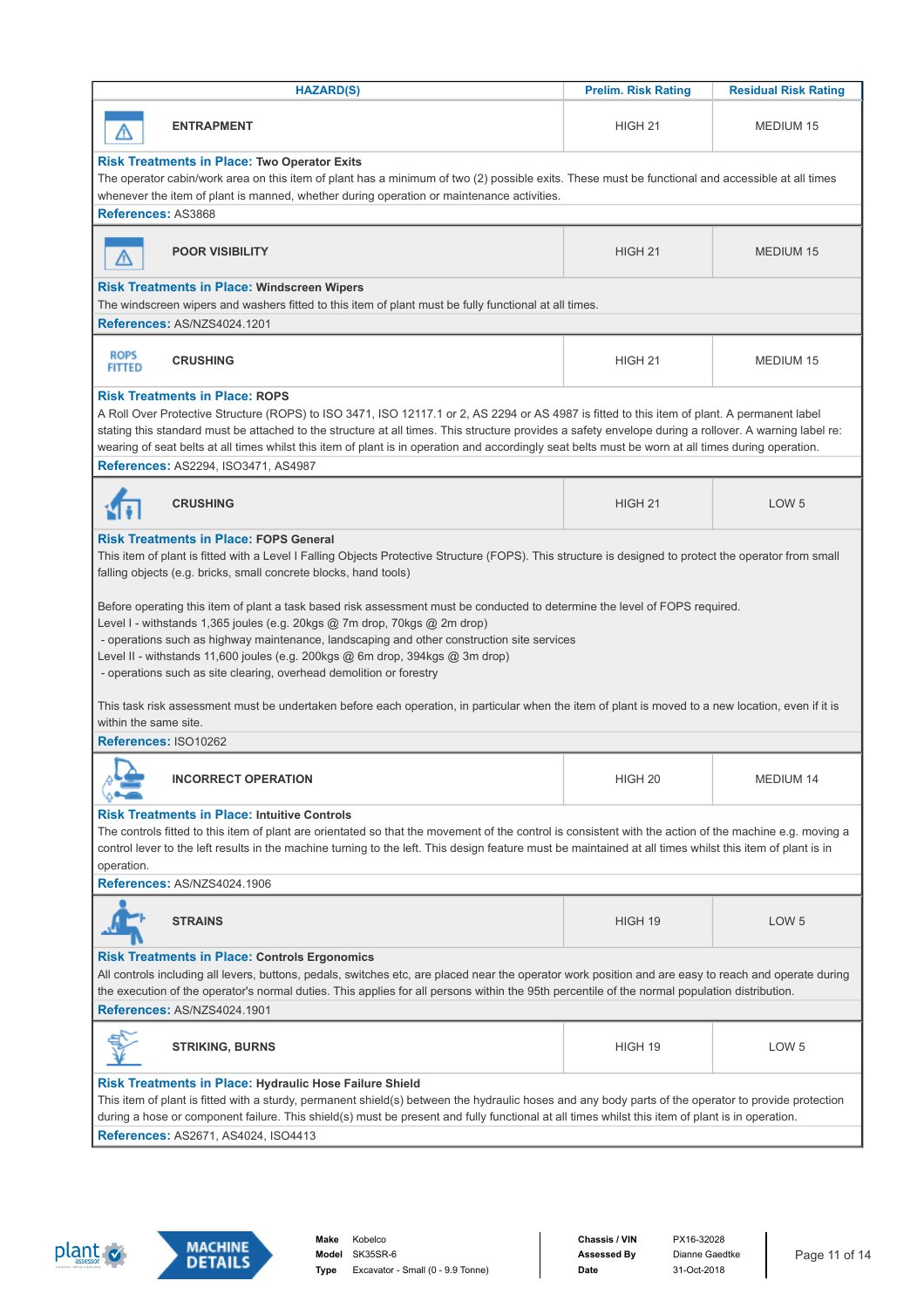|                                                                                                                                                               | <b>HAZARD(S)</b>                                                                                                                                                                                                           | <b>Prelim. Risk Rating</b> | <b>Residual Risk Rating</b> |
|---------------------------------------------------------------------------------------------------------------------------------------------------------------|----------------------------------------------------------------------------------------------------------------------------------------------------------------------------------------------------------------------------|----------------------------|-----------------------------|
|                                                                                                                                                               | <b>SLIPPING, INCORRECT OPERATION</b>                                                                                                                                                                                       | HIGH 17                    | LOW <sub>6</sub>            |
|                                                                                                                                                               | <b>Risk Treatments in Place: Control Levers/Pedals/Buttons</b>                                                                                                                                                             |                            |                             |
|                                                                                                                                                               | All controls including all levers, buttons, pedals, switches etc. must be kept non-slip and free from damage at all times.                                                                                                 |                            |                             |
| References: AS/NZS4024.1901                                                                                                                                   |                                                                                                                                                                                                                            |                            |                             |
| <b>SLIPPING</b>                                                                                                                                               |                                                                                                                                                                                                                            | <b>MEDIUM 12</b>           | LOW <sub>6</sub>            |
|                                                                                                                                                               | <b>Risk Treatments in Place: Operator Work Area Access/Egress</b><br>Safe access and egress to the cabin/work area(s) must be maintained at all times whilst this item of plant is in operation. It must be non slip, free |                            |                             |
| times.                                                                                                                                                        | from damage, located at a height so as to not cause undue body stresses and strains with three points of contact available to personnel at all                                                                             |                            |                             |
| All personnel must -                                                                                                                                          |                                                                                                                                                                                                                            |                            |                             |
| 1. Always face the item of plant during access and egress.                                                                                                    |                                                                                                                                                                                                                            |                            |                             |
|                                                                                                                                                               | 2. Always maintain three points of contact during access and egress.                                                                                                                                                       |                            |                             |
| 4. Never jump off machine.                                                                                                                                    | 3. Never carry an object(s) in his/her hand(s) during access and egress.                                                                                                                                                   |                            |                             |
| References: AS3868                                                                                                                                            |                                                                                                                                                                                                                            |                            |                             |
|                                                                                                                                                               |                                                                                                                                                                                                                            |                            |                             |
| <b>SLIPPING, FALLING</b>                                                                                                                                      |                                                                                                                                                                                                                            | <b>MEDIUM 12</b>           | LOW <sub>6</sub>            |
|                                                                                                                                                               | Risk Treatments in Place: Access/Egress Instruction Label                                                                                                                                                                  |                            |                             |
|                                                                                                                                                               | An instruction label is fitted adjacent access/egress areas to advise all personnel of the following -                                                                                                                     |                            |                             |
| 1. Always face the item of plant during access and egress.                                                                                                    |                                                                                                                                                                                                                            |                            |                             |
|                                                                                                                                                               | 2. Always maintain three points of contact during access and egress.                                                                                                                                                       |                            |                             |
| 3. Ensure the steps are clean.                                                                                                                                |                                                                                                                                                                                                                            |                            |                             |
| 4. Never jump off machine.                                                                                                                                    |                                                                                                                                                                                                                            |                            |                             |
|                                                                                                                                                               |                                                                                                                                                                                                                            |                            |                             |
|                                                                                                                                                               | This label must be clear and legible at all times whilst this item of plant is in operation.                                                                                                                               |                            |                             |
| References: ISO31000                                                                                                                                          |                                                                                                                                                                                                                            |                            |                             |
| If you can't<br>see my minrons<br><b>I CAN'T SEE</b><br><b>VIDU</b>                                                                                           | POOR VISIBILITY, COLLISION                                                                                                                                                                                                 | <b>MEDIUM 12</b>           | <b>MEDIUM 11</b>            |
| <b>Risk Treatments in Place: Operator Mirror</b>                                                                                                              |                                                                                                                                                                                                                            |                            |                             |
|                                                                                                                                                               | This item of plant is fitted with at least one rear vision mirror. This mirror must be fully functional and clean at all times whislt this item of plant is in                                                             |                            |                             |
| operation.                                                                                                                                                    |                                                                                                                                                                                                                            |                            |                             |
| References: ISO5006                                                                                                                                           |                                                                                                                                                                                                                            |                            |                             |
| <b>BATTERY</b><br>印<br><b>ELECTRIC SHOCK, BURNS</b><br><b>COVER</b>                                                                                           |                                                                                                                                                                                                                            | <b>MEDIUM 12</b>           | LOW <sub>6</sub>            |
| <b>Risk Treatments in Place: Battery Cover</b>                                                                                                                |                                                                                                                                                                                                                            |                            |                             |
|                                                                                                                                                               | All batteries fitted to this item of plant are constrained to prevent displacement & fitted with a permanent sturdy cover which allows for ventilation.                                                                    |                            |                             |
| The constraint and cover must be present and fully functional and serviceable at all times whilst this item of plant is in operation.                         |                                                                                                                                                                                                                            |                            |                             |
| References: AS/NZS4024.1201                                                                                                                                   |                                                                                                                                                                                                                            |                            |                             |
|                                                                                                                                                               | <b>SLIPPING, INCORRECT OPERATION</b>                                                                                                                                                                                       | MEDIUM <sub>9</sub>        | LOW <sub>4</sub>            |
| <b>Risk Treatments in Place: Operator Floor</b><br>All work area floors are non-slip and free from damage & debris.                                           |                                                                                                                                                                                                                            |                            |                             |
| Floor area must remain non-slip and free from damage & debris, including rubbish, tools and other items, at all times whilst this item of plant is in<br>use. |                                                                                                                                                                                                                            |                            |                             |
| <b>References: AS/NZS4024.1201, ISO20474-</b>                                                                                                                 |                                                                                                                                                                                                                            |                            |                             |
|                                                                                                                                                               |                                                                                                                                                                                                                            |                            |                             |



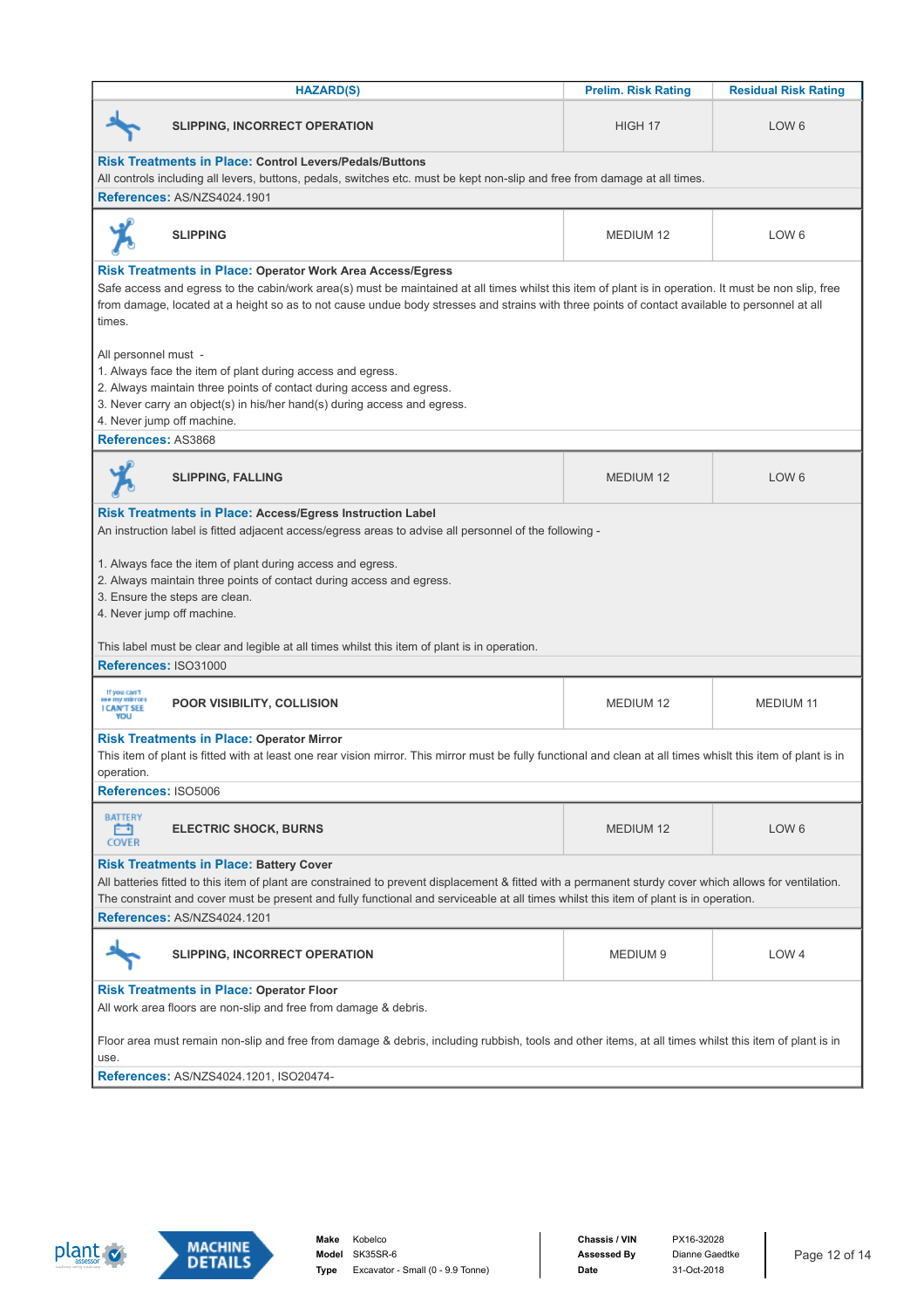|                                                                                                                                                                                                                                                                                                                                                                                                                              |                                                                                                                                                                                                                                                                                                                                                                                                                                  | <b>HAZARD(S)</b>                                                                                                                                                                      | <b>Prelim. Risk Rating</b> | <b>Residual Risk Rating</b> |
|------------------------------------------------------------------------------------------------------------------------------------------------------------------------------------------------------------------------------------------------------------------------------------------------------------------------------------------------------------------------------------------------------------------------------|----------------------------------------------------------------------------------------------------------------------------------------------------------------------------------------------------------------------------------------------------------------------------------------------------------------------------------------------------------------------------------------------------------------------------------|---------------------------------------------------------------------------------------------------------------------------------------------------------------------------------------|----------------------------|-----------------------------|
|                                                                                                                                                                                                                                                                                                                                                                                                                              |                                                                                                                                                                                                                                                                                                                                                                                                                                  | <b>STRAINS</b>                                                                                                                                                                        | <b>MEDIUM 9</b>            | LOW <sub>1</sub>            |
|                                                                                                                                                                                                                                                                                                                                                                                                                              |                                                                                                                                                                                                                                                                                                                                                                                                                                  | <b>Risk Treatments in Place: Operator Seat</b>                                                                                                                                        |                            |                             |
|                                                                                                                                                                                                                                                                                                                                                                                                                              |                                                                                                                                                                                                                                                                                                                                                                                                                                  | The operator seat fitted to this item of plant must remain free from damage and tears, and be permanently and securely fitted at all times.<br>References: AS/NZS4024.1401, ISO20474- |                            |                             |
|                                                                                                                                                                                                                                                                                                                                                                                                                              |                                                                                                                                                                                                                                                                                                                                                                                                                                  |                                                                                                                                                                                       |                            |                             |
|                                                                                                                                                                                                                                                                                                                                                                                                                              |                                                                                                                                                                                                                                                                                                                                                                                                                                  | <b>HEAT STROKE, DEHYDRATION</b>                                                                                                                                                       | MEDIUM 9                   | LOW <sub>4</sub>            |
|                                                                                                                                                                                                                                                                                                                                                                                                                              |                                                                                                                                                                                                                                                                                                                                                                                                                                  | <b>Risk Treatments in Place: Air Conditioning</b>                                                                                                                                     |                            |                             |
|                                                                                                                                                                                                                                                                                                                                                                                                                              |                                                                                                                                                                                                                                                                                                                                                                                                                                  | This item of plant is fitted with an air conditioned cabin. This air conditioned cabin helps control the air quality and temperature for the operator and                             |                            |                             |
|                                                                                                                                                                                                                                                                                                                                                                                                                              |                                                                                                                                                                                                                                                                                                                                                                                                                                  | also provides shade from the sun. The air conditioner must be fully functional and serviceable at all times whilst this item of plant is in operation.<br>References: ISO31000        |                            |                             |
|                                                                                                                                                                                                                                                                                                                                                                                                                              |                                                                                                                                                                                                                                                                                                                                                                                                                                  |                                                                                                                                                                                       |                            |                             |
|                                                                                                                                                                                                                                                                                                                                                                                                                              |                                                                                                                                                                                                                                                                                                                                                                                                                                  | <b>BURNS</b>                                                                                                                                                                          | <b>MEDIUM 9</b>            | LOW <sub>5</sub>            |
|                                                                                                                                                                                                                                                                                                                                                                                                                              |                                                                                                                                                                                                                                                                                                                                                                                                                                  | <b>Risk Treatments in Place: Exhaust</b>                                                                                                                                              |                            |                             |
|                                                                                                                                                                                                                                                                                                                                                                                                                              |                                                                                                                                                                                                                                                                                                                                                                                                                                  | The engine exhaust on this item of plant is fitted with a guard to prevent injury to any person and control the risk of initiating a fire. It must be                                 |                            |                             |
|                                                                                                                                                                                                                                                                                                                                                                                                                              |                                                                                                                                                                                                                                                                                                                                                                                                                                  | present and fully functional and serviceable at all times whilst this item of plant is in operation.<br>References: AS/NZS4024.1201                                                   |                            |                             |
|                                                                                                                                                                                                                                                                                                                                                                                                                              |                                                                                                                                                                                                                                                                                                                                                                                                                                  |                                                                                                                                                                                       |                            |                             |
| MAINTENANCE                                                                                                                                                                                                                                                                                                                                                                                                                  |                                                                                                                                                                                                                                                                                                                                                                                                                                  | <b>CURRENT OR PREVIOUS STRUCTURAL DAMAGE</b>                                                                                                                                          | <b>CRITICAL 25</b>         | MEDIUM 15                   |
|                                                                                                                                                                                                                                                                                                                                                                                                                              |                                                                                                                                                                                                                                                                                                                                                                                                                                  | <b>Risk Treatments in Place: Structural Integrity</b>                                                                                                                                 |                            |                             |
|                                                                                                                                                                                                                                                                                                                                                                                                                              |                                                                                                                                                                                                                                                                                                                                                                                                                                  | Regular checks for structural damage must be undertaken. Look for cracks in frames/chassis (current or repaired), bends or damage to structural                                       |                            |                             |
|                                                                                                                                                                                                                                                                                                                                                                                                                              | components, etc.                                                                                                                                                                                                                                                                                                                                                                                                                 |                                                                                                                                                                                       |                            |                             |
|                                                                                                                                                                                                                                                                                                                                                                                                                              |                                                                                                                                                                                                                                                                                                                                                                                                                                  | References: ISO31000                                                                                                                                                                  |                            |                             |
|                                                                                                                                                                                                                                                                                                                                                                                                                              |                                                                                                                                                                                                                                                                                                                                                                                                                                  | <b>INCORRECT OPERATION</b>                                                                                                                                                            | HIGH <sub>22</sub>         | <b>MEDIUM 15</b>            |
|                                                                                                                                                                                                                                                                                                                                                                                                                              |                                                                                                                                                                                                                                                                                                                                                                                                                                  | <b>Risk Treatments in Place: Maintenance Manual</b>                                                                                                                                   |                            |                             |
|                                                                                                                                                                                                                                                                                                                                                                                                                              |                                                                                                                                                                                                                                                                                                                                                                                                                                  | The manufacturer's maintenance manual(s) has been supplied for this item of plant                                                                                                     |                            |                             |
|                                                                                                                                                                                                                                                                                                                                                                                                                              | These manual(s) must be available at all times to all users and maintenance staff of this item of plant. All users and maintenance staff must read<br>and be familiar with these handbook(s) prior to maintaining or repairing this item of plant.<br>A complete risk assessment/JSEA must be undertaken covering all inspection, maintenance, servicing and transportation requirements of this<br>piece of plant prior to use. |                                                                                                                                                                                       |                            |                             |
|                                                                                                                                                                                                                                                                                                                                                                                                                              |                                                                                                                                                                                                                                                                                                                                                                                                                                  |                                                                                                                                                                                       |                            |                             |
|                                                                                                                                                                                                                                                                                                                                                                                                                              |                                                                                                                                                                                                                                                                                                                                                                                                                                  | A full assessment of the competence of people using the book(s) must also be undertaken                                                                                               |                            |                             |
|                                                                                                                                                                                                                                                                                                                                                                                                                              |                                                                                                                                                                                                                                                                                                                                                                                                                                  | References: Work Health & Safety Act & Regulations-                                                                                                                                   |                            |                             |
|                                                                                                                                                                                                                                                                                                                                                                                                                              |                                                                                                                                                                                                                                                                                                                                                                                                                                  |                                                                                                                                                                                       |                            |                             |
|                                                                                                                                                                                                                                                                                                                                                                                                                              |                                                                                                                                                                                                                                                                                                                                                                                                                                  | <b>CRUSHING</b>                                                                                                                                                                       | HIGH <sub>22</sub>         | MEDIUM 15                   |
|                                                                                                                                                                                                                                                                                                                                                                                                                              | <b>Risk Treatments in Place: ROPS Damage</b><br>The Roll Over Protective Structure (ROPS) fitted to this item of plant must remain free from damage at all times whilst this item of plant is in<br>operation.                                                                                                                                                                                                                   |                                                                                                                                                                                       |                            |                             |
|                                                                                                                                                                                                                                                                                                                                                                                                                              |                                                                                                                                                                                                                                                                                                                                                                                                                                  | References: AS2294, ISO3471                                                                                                                                                           |                            |                             |
|                                                                                                                                                                                                                                                                                                                                                                                                                              |                                                                                                                                                                                                                                                                                                                                                                                                                                  | <b>STRIKING, BURNS</b>                                                                                                                                                                | HIGH <sub>22</sub>         | MEDIUM 15                   |
|                                                                                                                                                                                                                                                                                                                                                                                                                              |                                                                                                                                                                                                                                                                                                                                                                                                                                  | <b>Risk Treatments in Place: Hydraulic Damage</b>                                                                                                                                     |                            |                             |
| The hydraulic hoses to this item of plant are free from damage and protected against damage arising from contact with the plant structure. Ensure<br>that hoses are free from damage and that protection is in place at all times whilst this item of plant is in operation. Inspection of the hydraulic<br>hoses and protection system should be conducted regularly and documented as part of your plant safety programme. |                                                                                                                                                                                                                                                                                                                                                                                                                                  |                                                                                                                                                                                       |                            |                             |
|                                                                                                                                                                                                                                                                                                                                                                                                                              | References: AS2671, AS4024, ISO4413                                                                                                                                                                                                                                                                                                                                                                                              |                                                                                                                                                                                       |                            |                             |



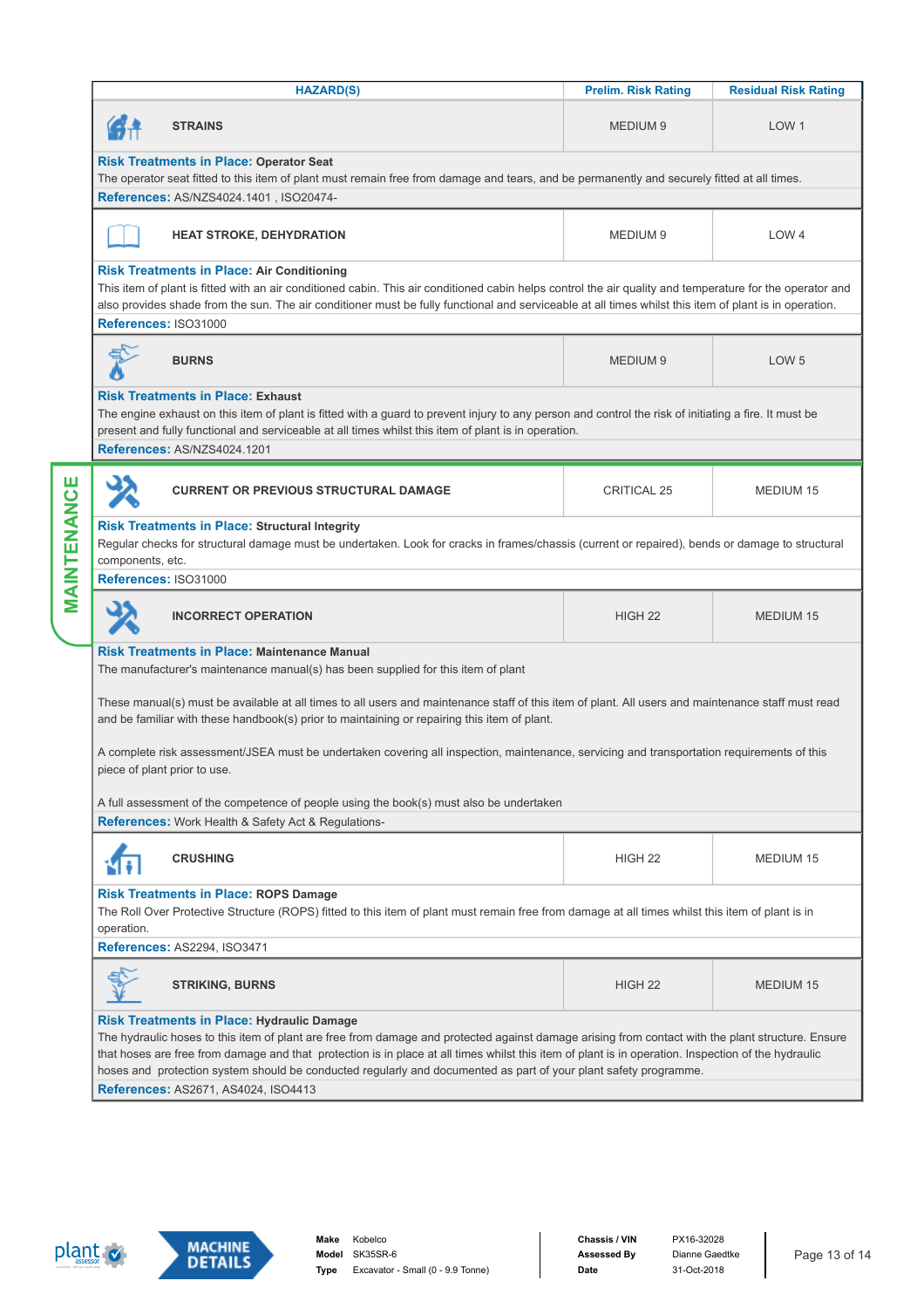| <b>HAZARD(S)</b>                                                                                                                                                                                                                                                                                                                                                                                                                                        | <b>Prelim. Risk Rating</b> | <b>Residual Risk Rating</b> |  |
|---------------------------------------------------------------------------------------------------------------------------------------------------------------------------------------------------------------------------------------------------------------------------------------------------------------------------------------------------------------------------------------------------------------------------------------------------------|----------------------------|-----------------------------|--|
| <b>OPERATIONAL MALFUNCTION</b>                                                                                                                                                                                                                                                                                                                                                                                                                          | HIGH <sub>22</sub>         | LOW <sub>2</sub>            |  |
| <b>Risk Treatments in Place: Major Fluid Leaks</b>                                                                                                                                                                                                                                                                                                                                                                                                      |                            |                             |  |
| This item of plant must remain free from leaks at all times whilst in operation (this includes engine, transmission, cooling system, air, fuel, drive                                                                                                                                                                                                                                                                                                   |                            |                             |  |
| line, wheel hubs, steering and hydraulics). Development of a major leak will require this item of plant to be stood-down until repaired. Minor leaks<br>detected must be repaired within 1-14 days.                                                                                                                                                                                                                                                     |                            |                             |  |
| References: ISO31000                                                                                                                                                                                                                                                                                                                                                                                                                                    |                            |                             |  |
| $\overline{\mathsf{v}}$<br><b>OPERATIONAL MALFUNCTION</b><br>$\blacktriangledown$                                                                                                                                                                                                                                                                                                                                                                       | HIGH <sub>21</sub>         | <b>MEDIUM 15</b>            |  |
| <b>Risk Treatments in Place: Service Records</b><br>Service and maintenance records are available for this item of plant.                                                                                                                                                                                                                                                                                                                               |                            |                             |  |
| These records must continue to be maintained and stored in a secure area as part of your plant safety management programme. This programme<br>includes the undertaking of regular inspections concerning the general condition of the item of plant including (but not limited to) tyre condition, oil<br>levels and wear and tear on critical items such as brakes and steering, etc. All OEM prescribed, scheduled and non scheduled maintenance must |                            |                             |  |
| also be documented as part of these records and attended to within a risk management framework.<br>References: Work Health & Safety Act & Regulations-                                                                                                                                                                                                                                                                                                  |                            |                             |  |
| <b>POOR VISIBILITY</b>                                                                                                                                                                                                                                                                                                                                                                                                                                  | MEDIUM <sub>9</sub>        | LOW <sub>4</sub>            |  |
| <b>Risk Treatments in Place: Windows &amp; Screens</b><br>Ensure the cabin/work area safety glass windows and screens are kept clean and free from cracks and other damage at all times whilst this item of<br>plant is in use.                                                                                                                                                                                                                         |                            |                             |  |
| References: ISO20474-, AS/NZS4024.1201                                                                                                                                                                                                                                                                                                                                                                                                                  |                            |                             |  |
| <b>COLLISION, INSTABILITY</b>                                                                                                                                                                                                                                                                                                                                                                                                                           | MEDIUM <sub>9</sub>        | LOW <sub>4</sub>            |  |
| <b>Risk Treatments in Place: Tracks</b>                                                                                                                                                                                                                                                                                                                                                                                                                 |                            |                             |  |
| The tracks and track components must be inspected as part of a "pre start" checklist. These inspections must be documented as part of your plant<br>safety programme.                                                                                                                                                                                                                                                                                   |                            |                             |  |
| References: ISO20474-                                                                                                                                                                                                                                                                                                                                                                                                                                   |                            |                             |  |
| TIAN A IMAAFRAND NATER                                                                                                                                                                                                                                                                                                                                                                                                                                  |                            |                             |  |

## **SECTION 6** IMAGES AND NOTES

#### IMAGES

- No Images Available -

#### **NOTES**

- No Notes Available -